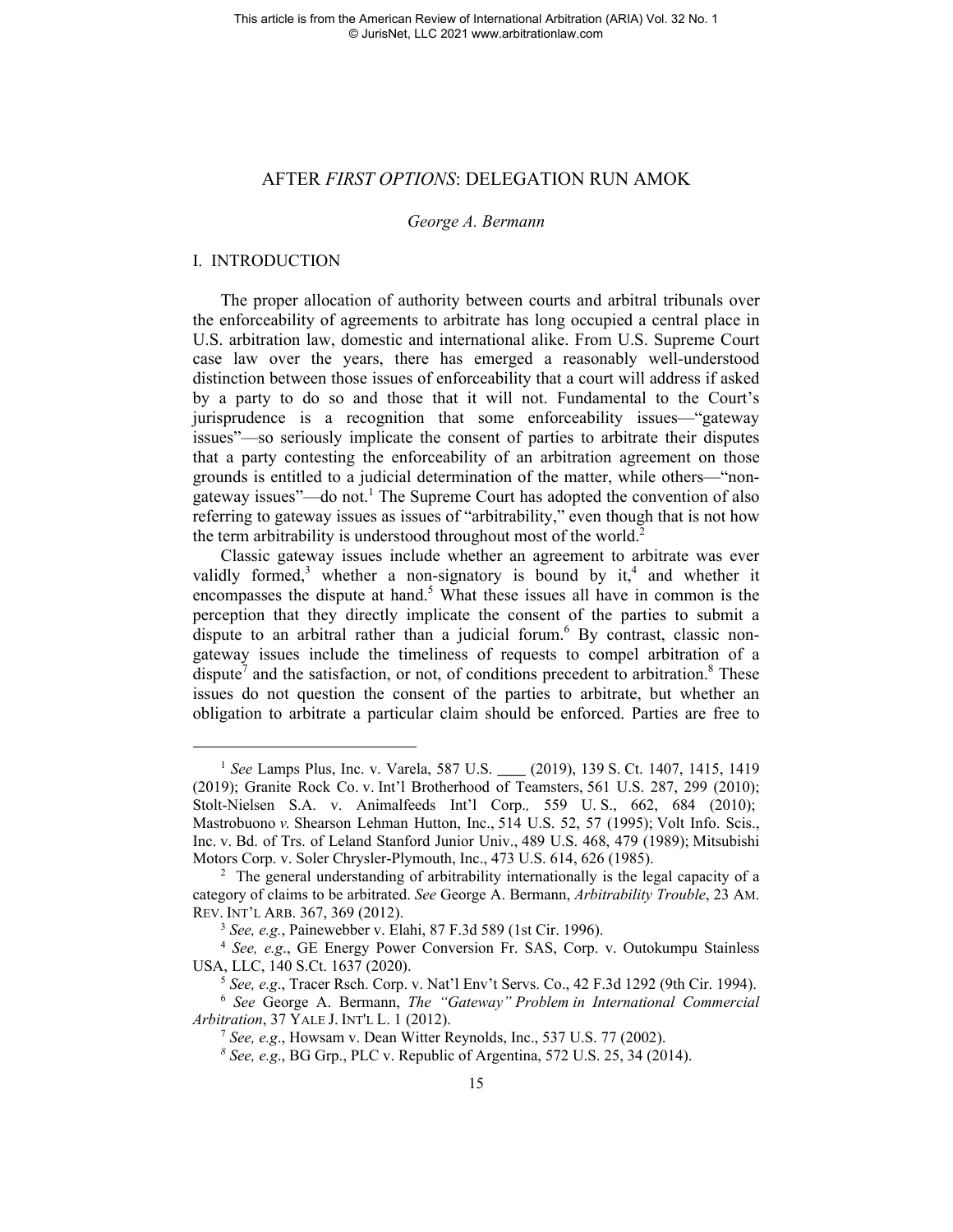raise their arbitrability objections for the first time before an arbitral tribunal itself for decision, but U.S. law also allows parties to raise them for the first time before a court if they so prefer.

# II. *FIRST OPTIONS* AND DELEGATION

Complicating the gateway/non-gateway distinction is the Supreme Court's recognition that parties are free, in an exercise of party autonomy, to reserve the determination of gateway issues exclusively for arbitral determination, thereby foregoing access to a court on those matters. In the Court's terminology, parties thereby "delegate" to a tribunal exclusive authority to determine issues over which they would ordinarily be entitled to a judicial determination. In the leading decision, *First Options of Chicago, Inc. v*. *Kaplan*, the Court unanimously affirmed a ruling by the appeals court annulling an award rendered against a married couple, the Kaplans, on the basis of that court's independent finding that only the couple's wholly-owned company, not the couple themselves, were parties to and bound by the agreement to arbitrate and were liable to payment of an award rendered against them pursuant to that agreement.<sup>9</sup> The Court there squarely stated:

Courts should not assume that the parties agreed to arbitrate arbitrability unless there is "clea<sup>[r]</sup> and unmistakabl<sup>[e]</sup>" evidence that they did so. . . [T]he "who (primarily) should decide arbitrability" question . . . is rather arcane. A party often might not focus upon that question or upon the significance of having arbitrators decide the scope of their own powers. And, given the principle that a party can be forced to arbitrate only those issues it specifically has agreed to submit to arbitration, one can understand why courts might hesitate to interpret silence or ambiguity on the "who should decide arbitrability" point as giving the arbitrators that power, for doing so might too often force unwilling parties to arbitrate a matter they reasonably would have thought a judge, not an arbitrator, would decide.<sup>10</sup>

The Supreme Court has thereafter reaffirmed on several occasions that "[t]he question whether the parties have submitted a particular dispute to arbitration, i.e., the 'question of arbitrability' is 'an issue for judicial determination [u]nless the parties clearly and unmistakably provide otherwise."<sup>11</sup>

In sum, the Court in *First Options* took as its point of departure the conviction that, due to the fundamental importance of consent to arbitrate, issues of

<sup>&</sup>lt;sup>9</sup> First Options of Chi., Inc. v. Kaplan, 514 U.S. 938 (1995).

<sup>&</sup>lt;sup>10</sup> *Id.* at 944-945 (citations omitted). The Court cited in support of this proposition its prior rulings in AT & T Techs., Inc. v. Commc'ns Workers of Am., 475 U.S. 643, 649 (1986); United Steelworkers of Am. v. Warrior and Gulf Navigation Co., 363 U. S. 574, 583 n. 7 (1960). 11 *See e.g., Howsam*, 537 U.S. at 83. *See also BG Grp.*, 572 U.S. at 34.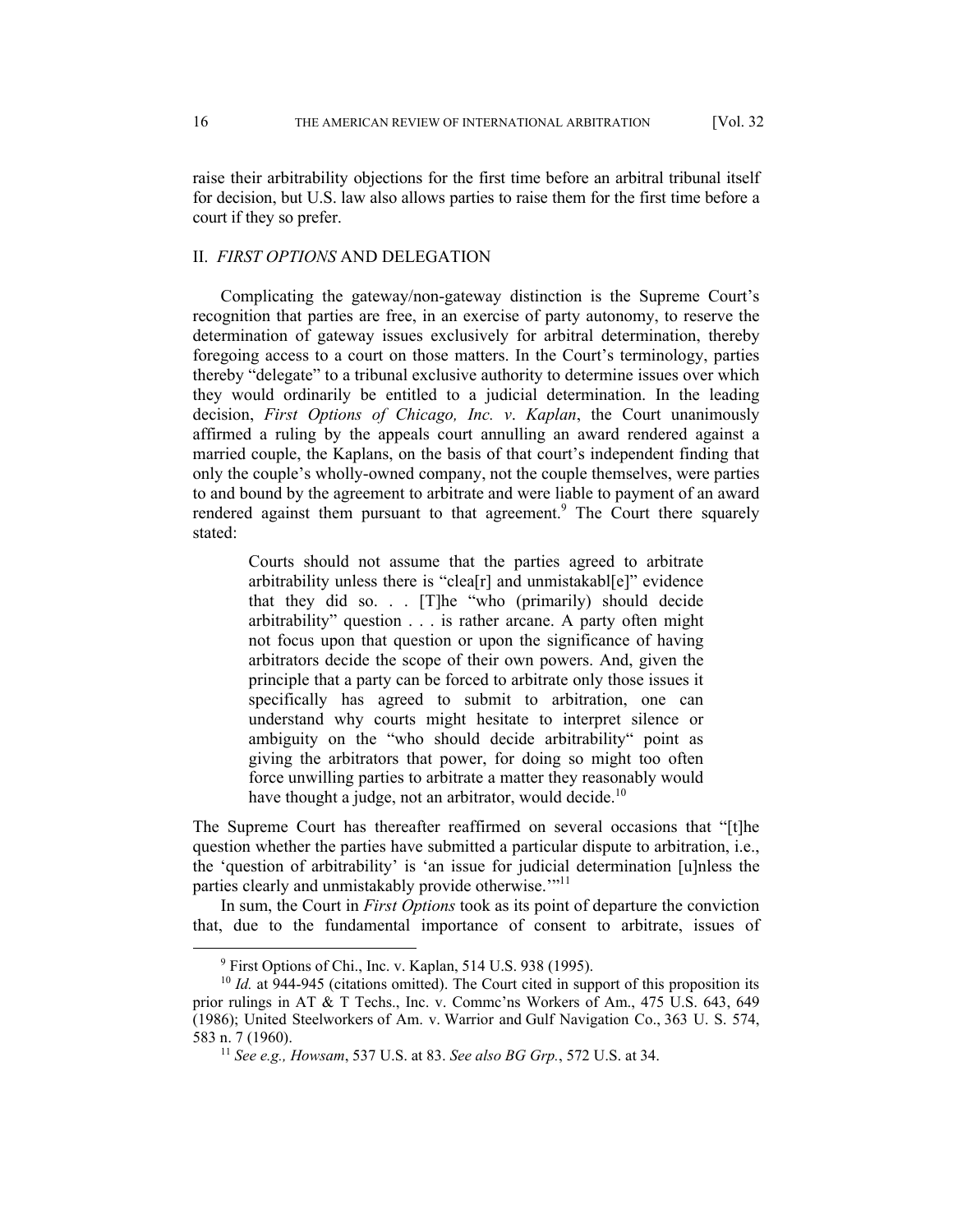arbitrability warrant independent judicial determination if sought. At the same time, it left open the possibility that the parties, if they do so "clearly and unmistakably," could agree to forego access to a court on issues of arbitrability, including whether the parties agreed to arbitrate, whether their agreement was valid, whether a nonsignatory could invoke the agreement or be bound by it, and whether the dispute at hand fell within the agreement's scope of application.

In *First Options*, the Kaplans chose to challenge enforcement of the arbitration agreement before the arbitral tribunal, rather than a court, as was their privilege.<sup>12</sup> Having failed to persuade the tribunal that they were not bound to arbitrate, the Kaplans participated in the arbitration under protest, and lost.<sup>13</sup> The question whether they were bound to arbitrate came before a court only on a postaward basis, viz. in an action by the Kaplans to annul the resulting award.<sup>14</sup> However, in most of the decided cases, the question whether a party ever agreed to arbitrate is raised in the context of a motion to compel arbitration, i.e., prior to arbitration getting underway.

## III. *KOMPETENZ-KOMPETENZ* IN INSTITUTIONAL RULES

Central to *First Options* is the notion of "clear and unmistakable" evidence of a delegation. In the great majority of delegation cases, respondents have argued that, when parties adopt in their arbitration agreement a set of institutional rules containing a *Kompetenz-Kompetenz* provision, they "clearly and unmistakably" manifest an intention to "delegate" the determination of gateway issues to an arbitral tribunal.15 According to the doctrine of *Kompetenz-Kompetenz*, an arbitral tribunal has authority to determine its own jurisdiction.<sup>16</sup>

Every U.S. court of appeals to address the matter has taken the view that the parties' incorporation by reference in their arbitration agreement of procedural rules containing a *Kompetenz-Kompetenz* provision clearly and unmistakably signifies an intention on their part to vest exclusive authority over the arbitrability of a dispute in an arbitral tribunal.17 However, no court of appeals has offered the

 $^{14}$  *Id.* 

*in United States Courts*, 5 DISP. RESOL. INT'L 5 (2011).<br><sup>17</sup> *See* Blanton v. Domino's Pizza Franchising LLC, 962 F.3d 842, 846 (6th Cir. 2020)

("Finally, consider that every one of our sister circuits to address the question—eleven out of twelve by our count—has found that the incorporation of the AAA Rules (or similarly worded arbitral rules) provides 'clear and unmistakable' evidence that the parties agreed to arbitrate 'arbitrability.' [. . .] And the one remaining circuit has precedent suggesting that

<sup>12</sup> *First Options*, 514 U.S. at 941. 13 *Id.* 

<sup>15</sup> *See* Jack M. Graves & Yelena Davydan, *Competence-Competence and Separability-American Style*, *in* INTERNATIONAL ARBITRATION AND INTERNATIONAL COMMERCIAL LAW: SYNERGY, CONVERGENCE AND EVOLUTION: LIBER AMICORUM ERIC BERGSTEN 157, 162 n.35 (Stefan Kröll et al. eds., 2011) (citing Joseph L. Franco, *Casually Finding the Clear and Unmistakable: A Re-Evaluation of First Options in Light of Recent Lower Court Decisions*, 10 LEWIS & CLARK L. REV. 442, 469-70 (2006)).<br><sup>16</sup> *See generally*, C. Ryan Reetz, *The Limits of the Competence-Competence Doctrine*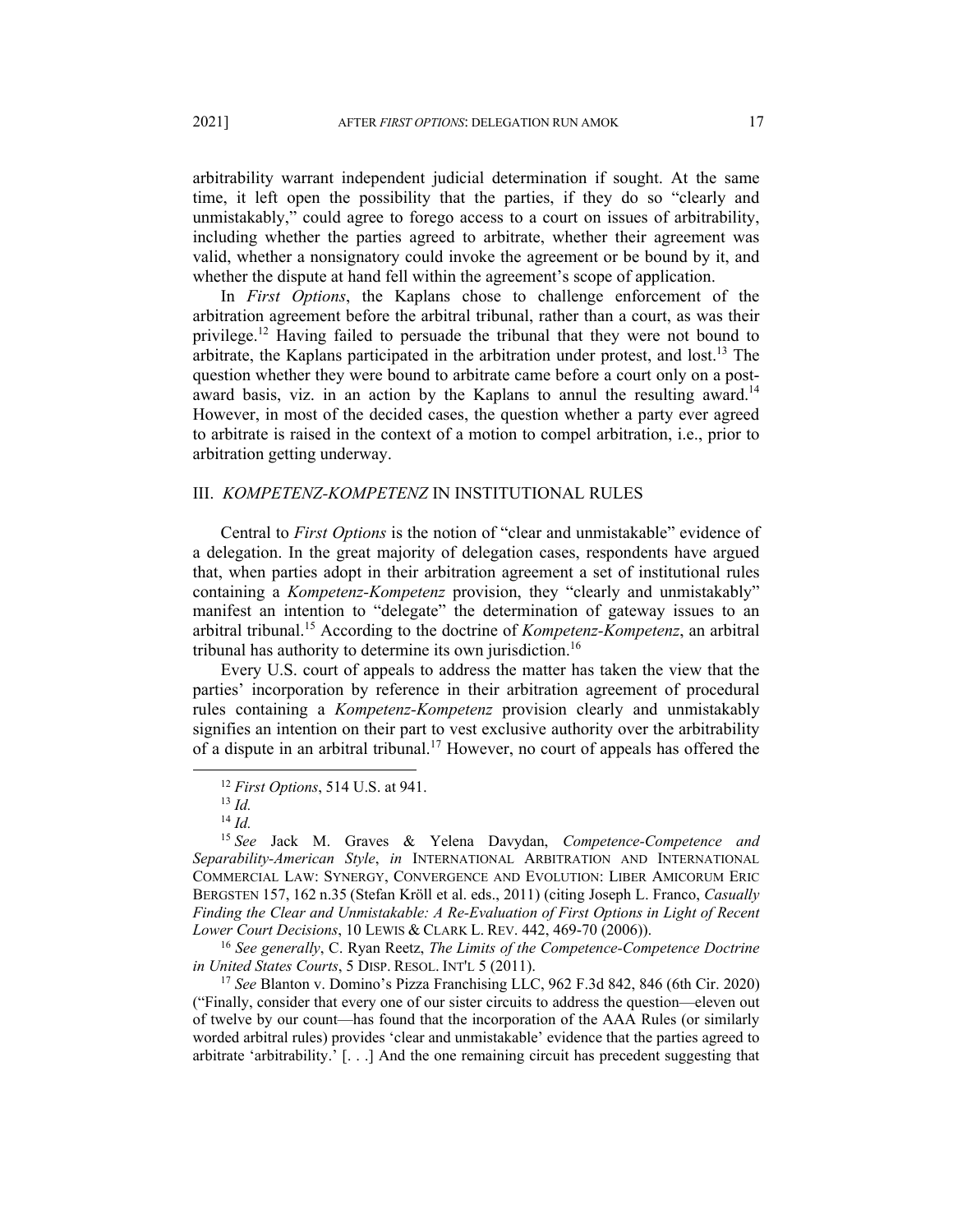slightest reasoning in support of that position, as typified by the early Eighth Circuit ruling in *FSC Sec. Corp. v. Freel*, in which the court had only this to say:

[T]he parties expressly agreed to have their dispute governed by the NASD Code of Arbitration Procedure. . . . [W]e hold that the parties' adoption of this provision *is* a 'clear and unmistakable' expression of their intent to leave the question of arbitrability to the arbitrators. $18$ 

Other courts of appeals have decided the matter in a similarly perfunctory fashion.<sup>19</sup> They all make the same unexplained assumption that, if arbitrators *have* authority to determine arbitral jurisdiction, then the courts necessarily *do not*. Worse yet, the majority of court of appeals decisions that followed do not even purport to address the issue, but instead simply "join" the views that other courts of appeal had previously taken. For example, the Fifth Circuit in *Petrofac, Inc. v. DynMcDermott Petroleum Operations Co.* confined itself to the following: "We agree with most of our sister circuits that the express adoption of these rules presents clear and unmistakable evidence that the parties agreed to arbitrate arbitrability. $120$ <sup>20</sup> Notwithstanding the high stakes associated with delegations of authority to determine arbitrability, the courts of appeals have failed to give them any serious consideration.

it would join this consensus.") (citing Awuah v. Coverall N. Am., Inc., 554 F.3d 7, 11–12 (1st Cir. 2009); Contec Corp. v. Remote Sol., Co., 398 F.3d 205, 208–09 (2d Cir. 2005); Richardson v. Coverall N. Am., Inc., — F. App'x —, 2020 WL 2028523, at \*2–3 (3d Cir. 2020); Simply Wireless, Inc v. TMobile US, Inc, 877 F.3d 522, 527–28 (4th Cir. 2017) (same for the "substantively identical" JAMS Rules), abrogated on other grounds by Henry Schein, Inc. v. Archer & White Sales, Inc. 139 S. Ct. 524; Petrofac, Inc. v. DynMcDermott Petrol. Operations Co., 687 F.3d 671, 675 (5th Cir. 2012); Fallo v. High-Tech, 559 F.3d 874, 878 (8th Cir. 2009); Brennan v. Opus Bank, 796 F.3d 1125, 1130–31 (9th Cir. 2015); Dish Network L.L.C. v. Ray, 900 F.3d 1240, 1246 (10th Cir. 2018); Terminix Int'l Co., LP v. Palmer Ranch Ltd. P'ship, 432 F.3d 1327, 1332 (11th Cir. 2005); Qualcomm Inc. v. Nokia Corp., 466 F.3d 1366, 1372–73 (Fed. Cir. 2006), abrogated on other grounds by Henry Schein, 139 S. Ct. 524; Chevron Corp. v. Ecuador, 795 F.3d 200, 207–08 (D.C. Cir. 2015) (same for the United Nations Commission on International Trade Law Rules); Commonwealth Edison Co. v. Gulf Oil Corp., 541 F.2d 1263, 1272–73 (7th Cir. 1976) (relying on the incorporation of the AAA Rules to find that the parties had agreed to binding arbitration).)<br><sup>18</sup> FSC Sec. Corp. v. Freel, 14 F.3d 1310, 1312-13 (8th Cir. 1994).

<sup>19</sup> *See, e.g.*, Oracle Am., Inc. v. Myriad Grp. A.G., 724 F.3d 1069, 1074–75 (9th Cir. 2013) ("We see no reason to deviate from the prevailing view that incorporation of the UNCITRAL arbitration rules is clear and unmistakable evidence that the parties agreed the arbitrator would decide arbitrability"); Qualcomm Inc. v. Nokia Corp*.*, 466 F.3d 1366 (Fed. Cir. 2006) ("We agree with the Second Circuit's analysis …and likewise conclude that the 2001 Agreement, which incorporates the AAA Rules . . . clearly and unmistakably shows the parties' intent to delegate the issue of determining arbitrability to an arbitrator.").<br><sup>20</sup> Petrofac, Inc. v. DynMcDermott Petrol. Operations Co., 687 F.3d 671, 675 (5th Cir.

<sup>2012.)</sup>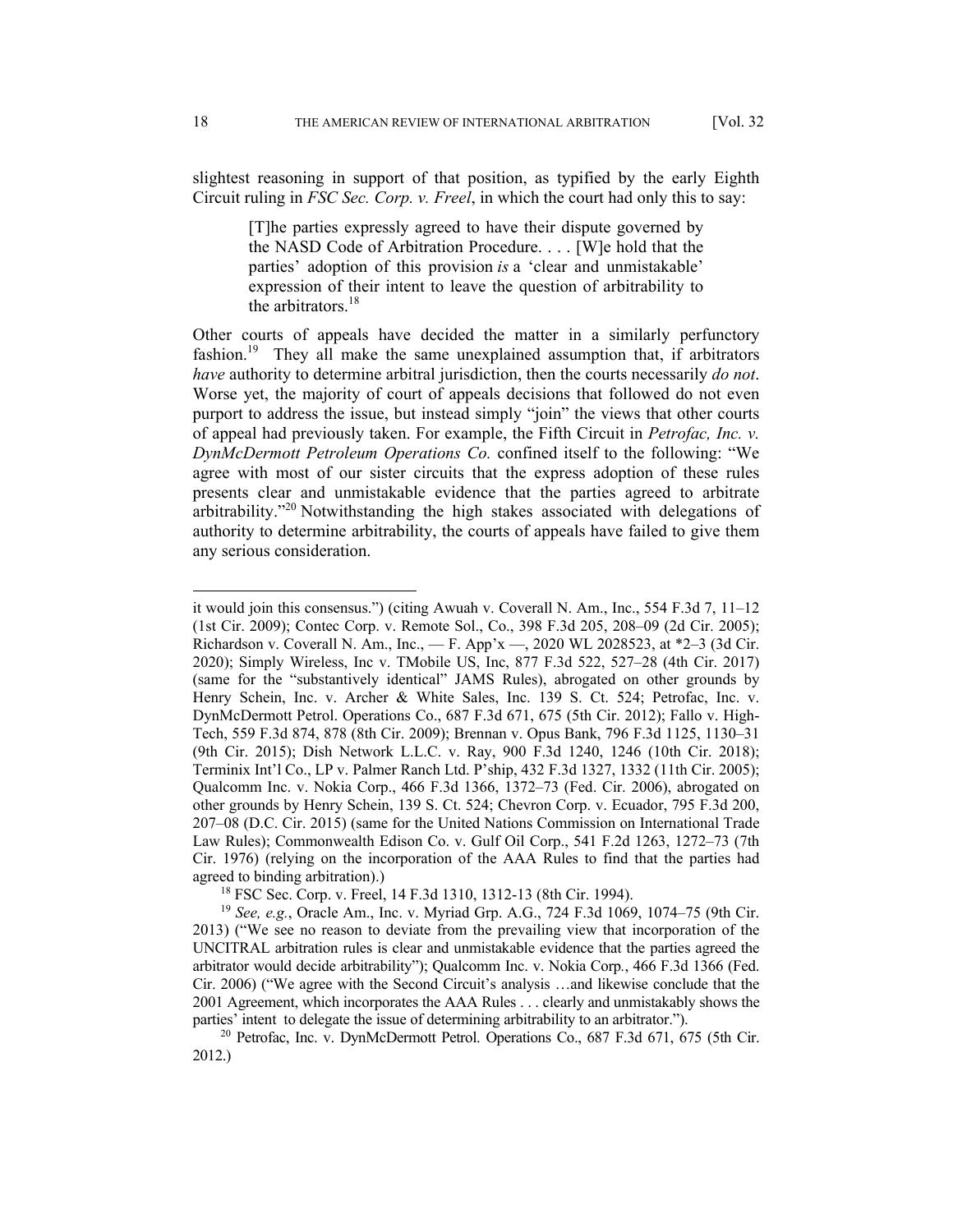For reasons set out below, the position taken by the courts of appeals in these cases is fundamentally misguided. First, the way to make a delegation clear and unmistakable is *not* to bury it in appended rules of arbitral procedure, but rather to state it plainly in the arbitration agreement itself. Second, even if incorporation by reference were a sufficient delegation vehicle, the language of the *Kompetenz-Kompetenz* provisions in these cases fails to support an inference that if tribunals may determine their arbitral jurisdiction, courts by definition may not. Third, it is well established that *Kompetenz-Kompetenz* in U.S. law signifies only that tribunals may determine their authority; it does not make that authority exclusive. Fourth, treating a standard *Kompetenz-Kompetenz* clause as sufficient to establish clear and unmistakable evidence of a delegation effectively reverses *First Options*' strong presumption that parties are entitled to an independent judicial determination of arbitrability if that is what they seek.

### IV. *SCHEIN, INC. V. ARCHER & WHITE SALES, INC.*

The question whether the incorporation by reference of institutional rules containing a *Kompetenz-Kompetenz* provision constitutes clear and unmistakable evidence, within the meaning of *First Options*, first drew the Court's attention in the case of *Henry Schein, Inc. v. Archer and White Sales, Inc*. The issue before the Court there was not whether a *Kompetenz-Kompetenz* provision in a set of incorporated rules constitutes clear and unmistakable evidence of a delegation, but rather whether, assuming a valid delegation has been made, a court could avoid referring the case to arbitration on the ground that the particular challenge to arbitrability being advanced was "wholly groundless."21 The Court in *Schein* ruled unanimously that no such "wholly groundless" exception exists.<sup>22</sup>

However, during oral argument in *Schein*, several members of the Court expressed doubt whether the incorporation of institutional rules containing a *Kompetenz-Kompetenz* clause did in itself amount to a delegation within the meaning of *First Options* in the first place. The arbitration clause in *Schein* had stated: "Any dispute arising under or related to this Agreement (except for actions seeking injunctive relief and disputes related to . . . intellectual property of Pelton & Crane), shall be resolved by binding arbitration in accordance with the arbitration rules of the American Arbitration Association."23 This clause contained no language whatsoever suggestive of a delegation.

At the very outset of oral argument, Justice Ginsburg queried counsel as to why the above-quoted arbitration agreement divested courts of authority to determine arbitrability:

But clear—clear and unmistakable delegation, why can't it be both; that is, that the arbitrator has this authority to decide questions

<sup>&</sup>lt;sup>21</sup> Henry Schein, Inc. v. Archer and White Sales, Inc., 576 U.S. \_\_\_, 139 S. Ct. 524, 527-28 (2019). 22 *Id.*

<sup>23</sup> *Id.* at 528.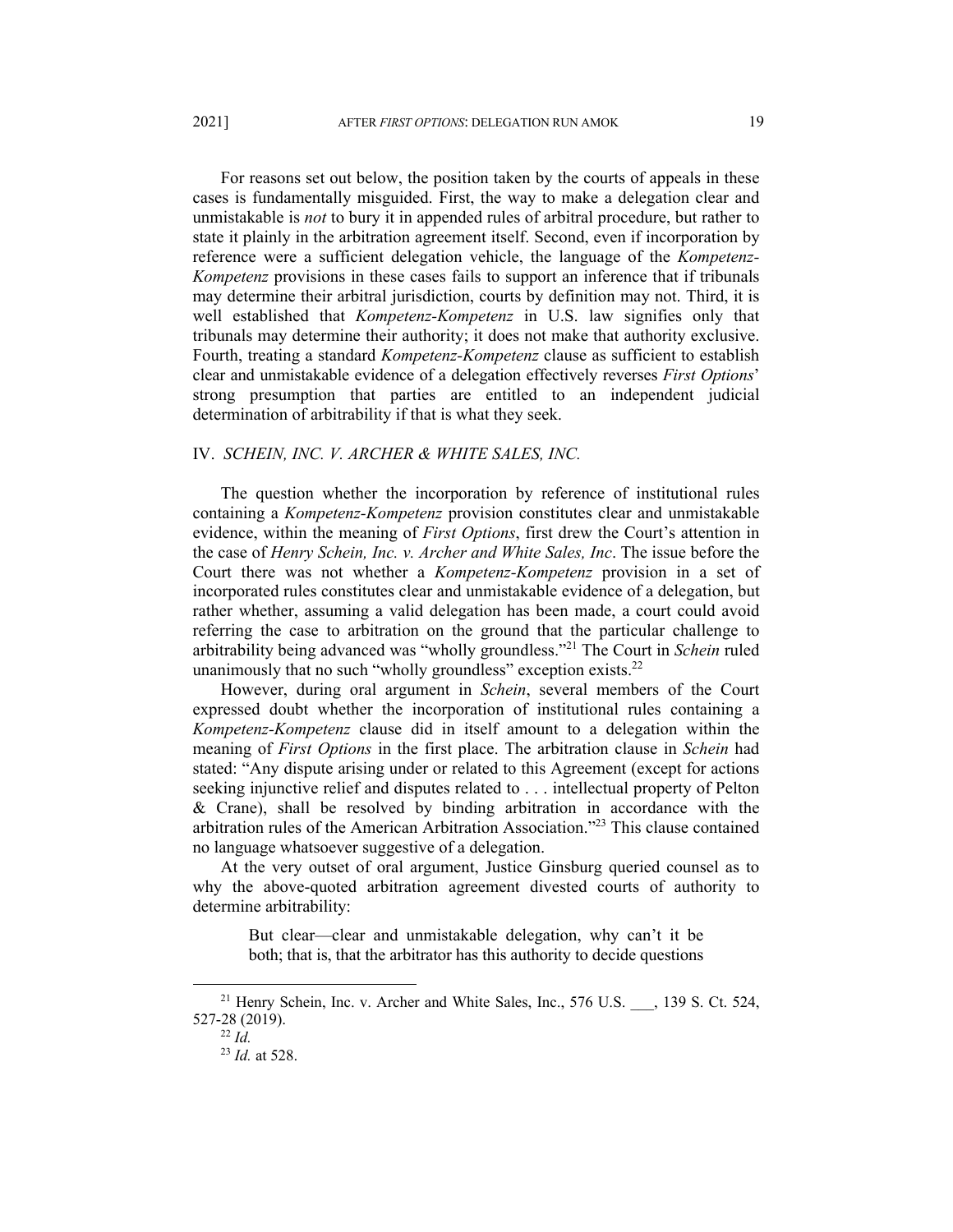of arbitrability, but it is not exclusive of the court? We have one brief saying that that is indeed the position that the Restatement has taken.

. . . .

When . . . the model case is this Court's [*Rent-A-Center*] decision, and there the—the clause said the arbitrator, not the court, has exclusive authority. And here we—we're missing both the arbitrator, to the exclusion of the court, and the arbitrator has exclusive authority.<sup>24</sup>

Similarly, Justice Kagan inquired:

*First Options* is a case where we said we're not going to treat these delegation clauses in exactly the same way as we treat other clauses. And there was an idea that people don't really think about the question of who decides, and so we're going to hold parties to this higher standard, the clear and unmistakable intent standard.<sup>25</sup>

Justice Breyer observed:

[S]o you say step 1. Is there clear and unmistakable evidence that an arbitrator is to decide whether a particular matter X is arbitrable? Is that right?

. . . .

Step 1 is we have to decide . . . whether there is a clear and unmistakable commitment to have this kind of matter decided in arbitration.26

Justice Gorsuch in turn asked: "[T]here's just maybe a really good argument that clear and unmistakable proof doesn't exist in this case of—of a desire to go to arbitration and have the arbitrator decide arbitrability?"<sup>27</sup>

Significantly, in its directions on remand in *Schein*, the Court specifically invited the Fifth Circuit to address the question whether *First Options*' clear and unmistakable evidence requirement had been met:

We express no view about whether the contract at issue in this case in fact delegated the arbitrability question to an arbitrator. The Court of Appeals did not decide that issue. Under our cases, courts 'should not assume that the parties agreed to arbitrate arbitrability unless there is clear and unmistakable evidence that

<sup>24</sup> Transcript of Oral Argument at 7, 18, *Schein*, 139 S. Ct. 524 (2019) (No. 17-1272) [hereinafter *O.A. Tr.*]. 25 *Id.* at 17. 26 *Id.* at 20, 24. 27 *Id.* at 42.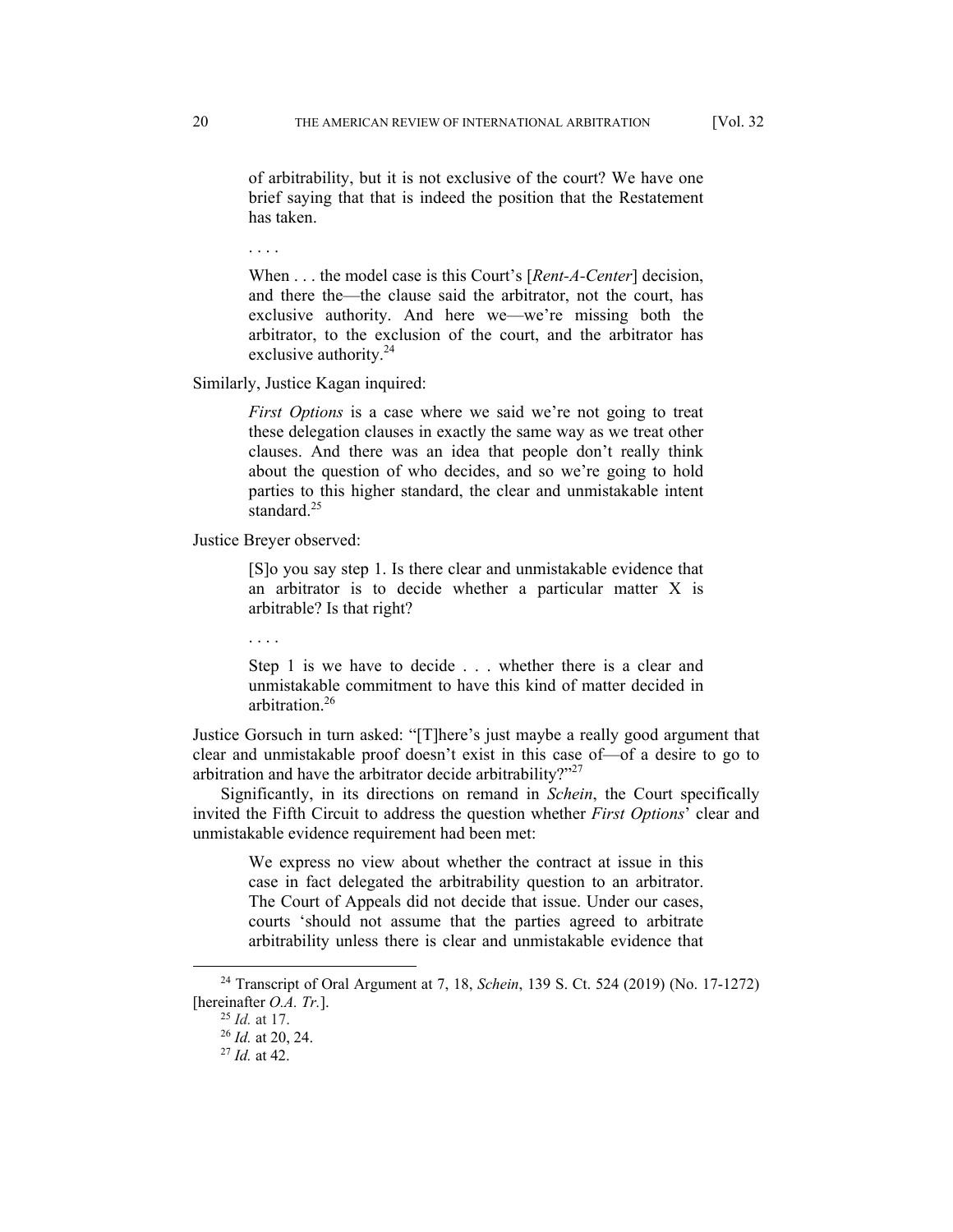they did so.' On remand, the Court of Appeals may address that issue in the first instance. . . . 28

It is a sign of the importance of this predicate question that members of the Court raised the issue, despite not having granted certiorari on it and the parties not having focused on it in their briefs.

However, the Fifth Circuit failed on remand to make the determination that the Court requested. Instead, it simply followed its prior decision in *Petrofac, Inc. v. DynMcDermott Petroleum Operations Co.* to the effect that "an arbitration agreement that incorporates the AAA Rules 'presents clear and unmistakable evidence that the parties agreed to arbitrate arbitrability.<sup>'"29</sup> The court then declined to refer the parties to arbitration on the ground that the claim being brought fell within a "carve-out" to the arbitration agreement.<sup>30</sup> The Supreme Court granted certiorari on the "carve-out" question while denying a cross-motion or grant of certiorari on the question whether the parties had made a sufficiently clear and unmistakable delegation. It then heard oral argument, but subsequently dismissed the case on the ground that certiorari had been improvidently granted.<sup>31</sup> The Court therefore ultimately addressed neither the "carve-out" nor the delegation question.<sup>32</sup>

## V. INCORPORATION BY REFERENCE

It is questionable at the very outset that evidence of a delegation should be considered clear and unmistakable when it is relegated to a separate instrument that is only incorporated by reference in an agreement to arbitrate, rather than set out in an arbitration agreement itself. By definition, a provision as consequential as a delegation of authority to determine gateway issues cannot be deemed clear and unmistakable when it is buried in a referenced set of procedural rules. Parties can reasonably be expected to read a contractual arbitration clause carefully before agreeing to it. An arbitration clause is where a party entertaining any doubts over whether it was jeopardizing its right of access to a court on the question whether it consented to arbitrate would likely look. But, a party cannot realistically be expected to scrutinize lengthy and detailed rules of arbitral procedure incorporated by reference in an arbitration clause in search of

<sup>&</sup>lt;sup>28</sup> Schein, 139 S. Ct. at 531 (citations omitted).<br><sup>29</sup> Archer and White Sales, Inc. v. Henry Schein, Inc., 935 F.3d 274, 279 (5th Cir. 2019) (citing Petrofac, Inc. v. DynMcDermott Petrol. Operations Co., 687 F.3d 671, 675 (5th Cir. 2012)). 30 *Archer and White Sales*, 935 F.3d at 281-82. 31 Writ of Certiorari, *Schein*, 141 S.Ct. 107 (2021) (No. 19-963) (per curiam). *See also* 

Brief for Petitioner, *Schein*, No. 19-963, 2020 WL 5074342, at \*14-15 (5th Cir. Aug., 2020).

 $32$  The Supreme Court also denied certiorari in another case, raising directly the question whether a *Kompetenz-Kompetenz* clause in incorporated rules of procedure constitutes a clear and unmistakable indication of an intention to make a delegation. Denial of Writ of Certiorari, Piersing v. Domino's Pizza, No. 20-695 (U.S. Jan. 25, 2021).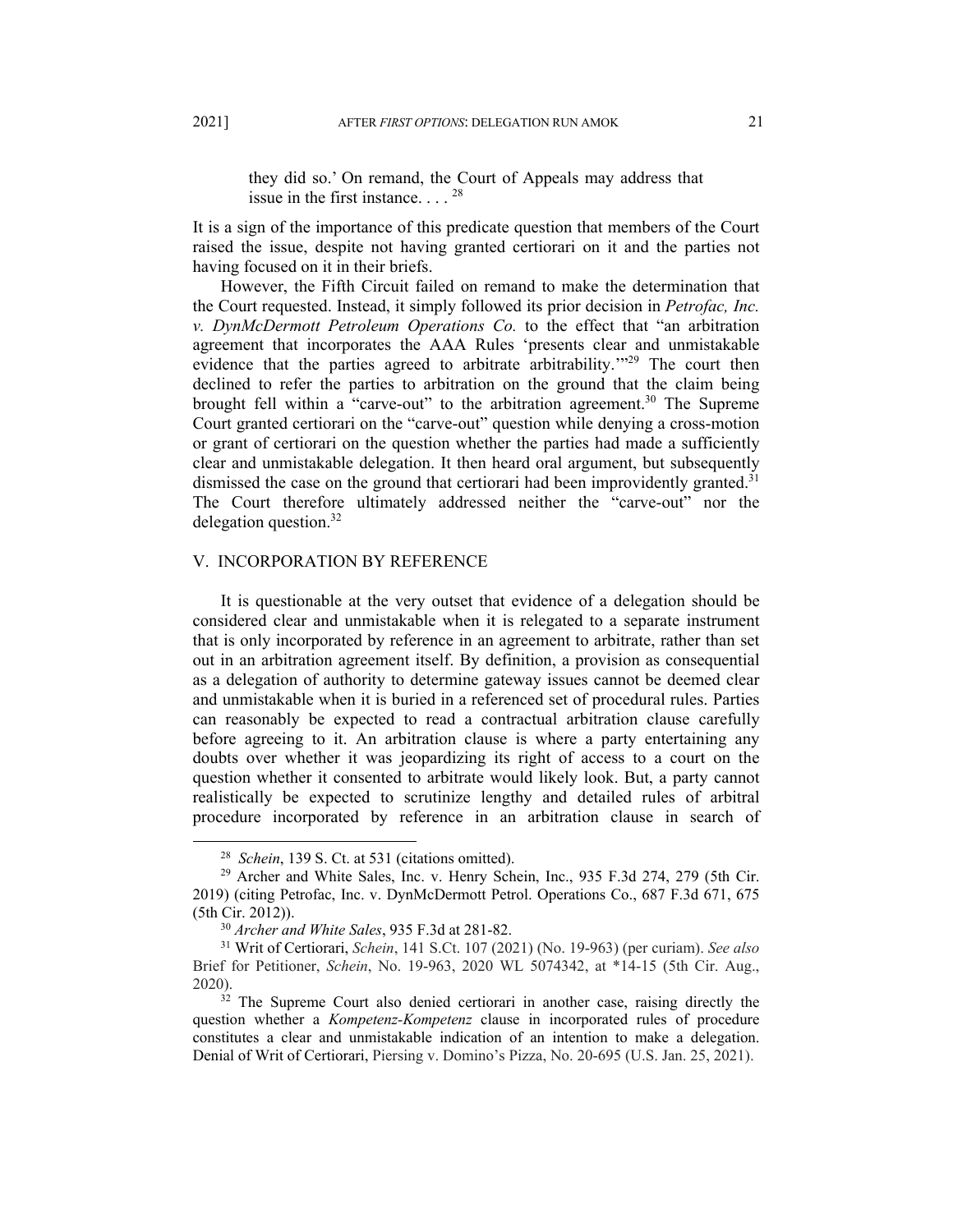enlightenment on that matter. Practically speaking, for most parties, rules of arbitral procedure assume importance only once arbitration is initiated. Why, more particularly, would a party look to an instrument outside the arbitration agreement and denominated *rules of arbitral procedure* to find principles that address the relationship between *arbitral* and *judicial jurisdiction*, which is not a procedural matter?

In the only case in which the Supreme Court had squarely faced a delegation clause—*Rent-A-Center, West, Inc. v. Jackson—*the parties did what anyone intent on making evidence of a delegation clear and unmistakable would do. $33$  They made the delegation directly in their arbitration agreement itself.<sup>34</sup> No party seeking to make a delegation genuinely conspicuous would choose to place it anywhere else, including in a set of referenced procedural rules.

But, even if incorporation by reference were good enough, which it is not, the presence of a *Kompetenz-Kompetenz* clause in a set of incorporated rules in itself, as shown in the sections that follow, falls far short of clearly and unmistakably manifesting an intention to delegate, and for several reasons.

# VI. THE MEANING OF *KOMPETENZ-KOMPETENZ*

A *Kompetenz-Kompetenz* clause unquestionably vests authority in an arbitral tribunal to determine its own jurisdiction.<sup>35</sup> The relevant procedural rule in the *Schein* case—Rule 7 of the AAA Commercial Arbitration Rules—states directly as follows: "The arbitrator shall have the power to rule on his or her own jurisdiction, including any objections with respect to the existence, scope, or validity of the arbitration agreement(s) or to the arbitrability of any claim or counterclaim."37 By its plain meaning, Rule 7 gives tribunals authority that they arguably would not otherwise have. This is significant. Absent such a provision, a tribunal whose jurisdiction is challenged on arbitrability grounds could be stopped in its tracks if and when a party challenging arbitrability has recourse to a court for a determination of the matter. The tribunal would likely suspend proceedings pending a judicial determination, resulting in delay and expense, thereby compromising two of arbitration's strongest selling points: speed and economy. Conferring authority on a tribunal to determine its own competence is thus neither negligible nor to be taken for granted. It contributes importantly to arbitration's efficacy as a dispute resolution mechanism.

But it does not follow from the fact that arbitrators *have* authority to determine arbitrability that courts *do not*. In order for *Kompetenz-Kompetenz* to achieve its important purpose, it need not be understood as divesting courts of authority to make that jurisdictional determination if asked to do so. In order to reach the result it did in the *Schein* case, the Fifth Circuit, like the courts of

<sup>33</sup> Rent-A-Center, W., Inc. v. Jackson, 561 U.S. 63 (2010).

<sup>&</sup>lt;sup>34</sup> *Id.* at 66.<br><sup>35</sup> GARY B. BORN, INTERNATIONAL COMMERCIAL ARBITRATION 1141 (3d ed. 2021).<br><sup>37</sup> Am. Arb. Ass'n (AAA), Commercial Arbitration Rules R-7 (Oct. 1, 2013).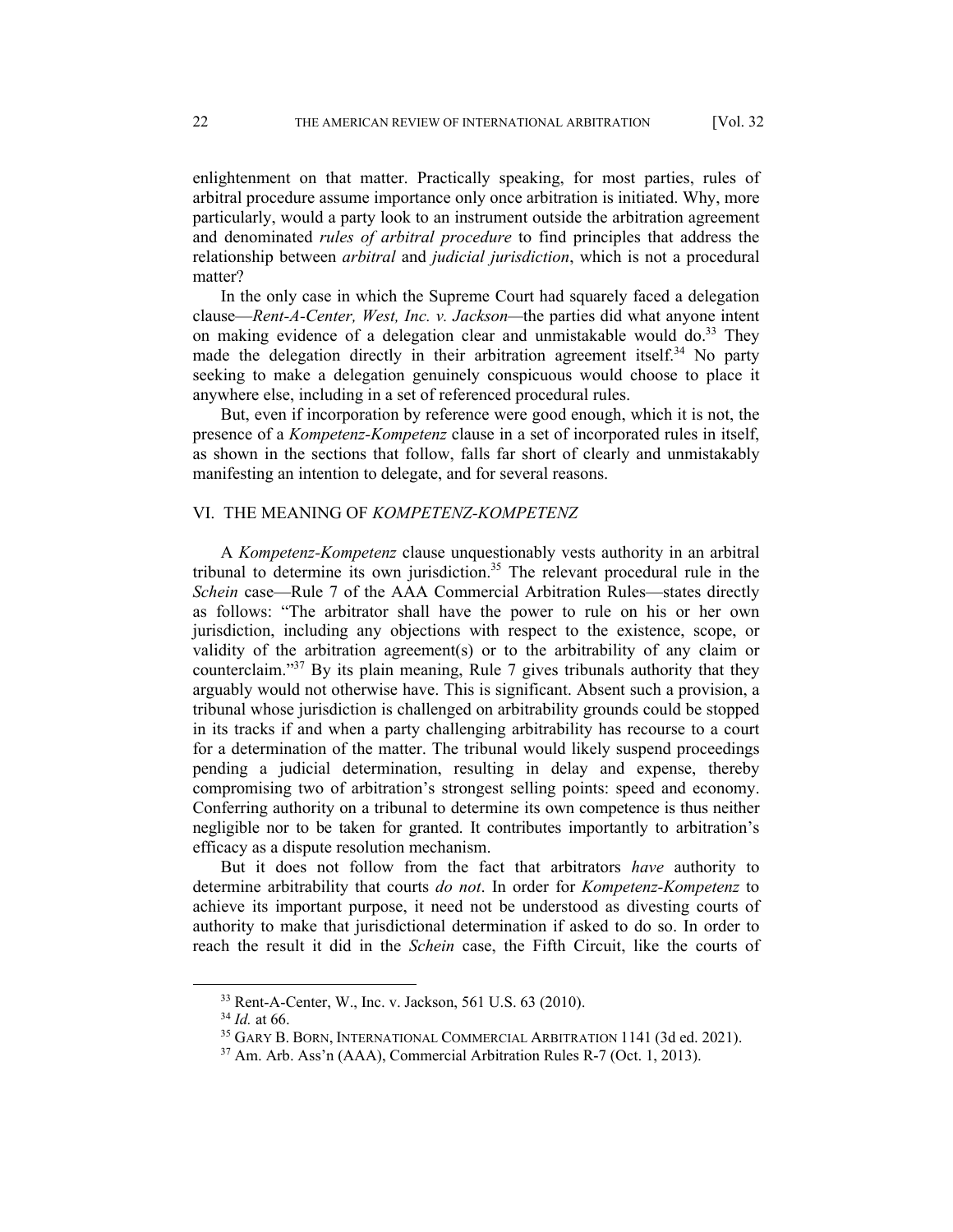appeals in the other cases, was required to read into the *Kompetenz-Kompetenz*  clause in the AAA Rules the word "exclusive" which is not there.<sup>38</sup> That is a big and very serious leap, and by no means a necessary one, as the above-cited remarks by members of the Supreme Court at the oral argument in *Schein* reveal.

The way in which parties properly dispel doubt over whether they have delegated to a tribunal sole authority to determine matters of arbitrability is through the simple device of making arbitral authority over gateway issues expressly exclusive. That is precisely what the parties did in the *Rent-A-Center* case. Their arbitration agreement stated:

[t]he Arbitrator, *and not* any federal, state, or local court or agency, shall have *exclusive* authority to resolve any dispute relating to the interpretation, applicability, enforceability or formation of this [Arbitration] Agreement including, but not limited to any claim that all or any part of this [Arbitration] Agreement is void or voidable.<sup>39</sup>

In other words, the parties in *Rent-A-Center* took two simple steps to make their intent to delegate authority to determine arbitrability clear and unmistakable. As already noted, $40$  they placed the delegation clause in the arbitration agreement itself, not in rules incorporated by reference—and they expressly declared that authority to be "exclusive." That is why the question whether there was a valid delegation in *Rent-A-Center* was never even raised.

Certain lower federal courts, both before and after the trend among the courts of appeal had emerged, have properly understood the difference between granting authority to tribunals and depriving courts of that authority, and could not bring themselves to describe reference to *Kompetenz-Kompetenz* in incorporated procedural rules as clear and unmistakable evidence of a delegation. One federal district court, in a circuit that has not yet ruled on the issue, bucked the trend among the courts of appeals:

It is hard to see how an agreement's bare incorporation by reference of a completely separate set of rules that includes a statement that an arbitrator has authority to decide validity and arbitrability amounts to "clear and unmistakable" evidence that the contracting parties agreed to . . . preclude a court from answering them. To the contrary, that seems anything but 'clear.' And the AAA rule itself does not make the purported delegation of authority any more "clear" or "unmistakable." The AAA rule simply says that the arbitrator has the authority to decide these questions. It does not say that the arbitrator has the sole authority, the exclusive authority, or anything like that. The language of the

<sup>38</sup> Archer and White Sales, Inc. v. Henry Schein, Inc., 935 F.3d 274, 280 (5th Cir. 2019).

<sup>39</sup> Rent-A-Center, W., Inc. v. Jackson, 561 U.S. 63, 66 (2010) (emphasis added).

<sup>40</sup> *See* Denial of Writ of Certiorari, Piersing v. Domino's Pizza, No. 20-695 (U.S. Jan.

<sup>25, 2021)</sup> and text accompanying note 24.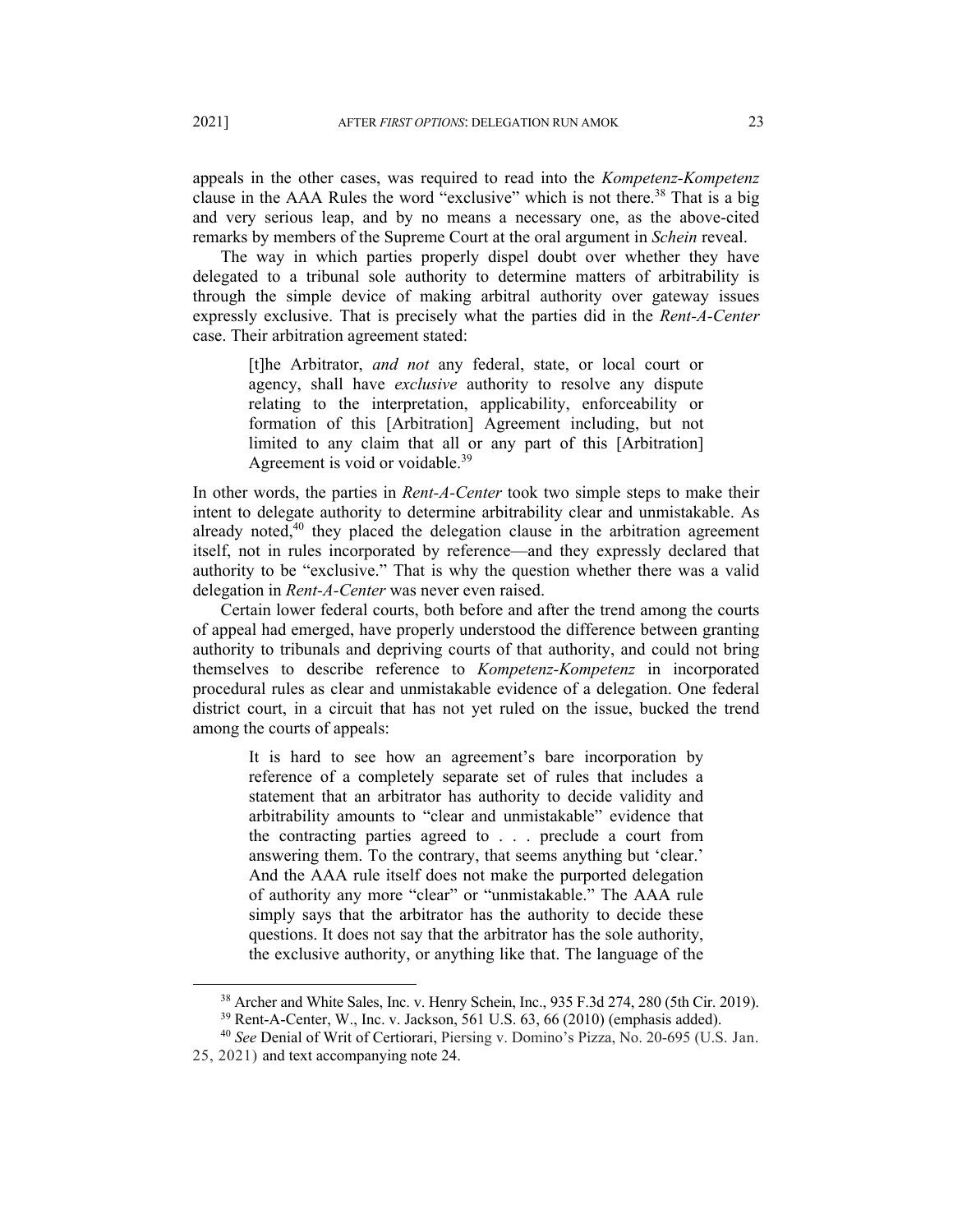rule does not suggest a *delegation* of authority; at most it indicates that the arbitrator possesses authority, which is not the same as an agreement by the parties to give him sole authority to decide those issues. $41$ 

Another federal district court felt obliged to follow the prevailing view, but not without strongly condemning it as "incongruous," "ridiculous" and "bordering on the absurd."42 It added: "[h]ow this could be considered clear and unmistakable can only be explained if the true meaning of 'clear' and 'unmistakable' are [*sic*] ignored."<sup>43</sup> The court nevertheless felt obliged to follow the trend.<sup>44</sup>

The meaning of *First Options* also arises regularly in state courts since the FAA does not create federal subject-matter jurisdiction, much less exclusive jurisdiction. Some of these courts, like certain federal district courts, have rightly rejected the facile assumption that a grant to arbitrators of authority to determine arbitrability necessarily divests courts of that authority. A Florida appellate court recently stated:

[W]e find something missing. This [institutional] rule confers an adjudicative power upon the arbitrator, but it does not purport to make that power exclusive. Nor does it purport to contractually remove that adjudicative power from a court of competent jurisdiction.

. . . .

We respectfully disagree with [holdings finding otherwise] because we do not believe they comport with what *First Options* requires . . . . [N]one of these cases have ever examined how or why the mere "incorporation" of an arbitration rule such as the one before us . . . satisfies the heightened standard the Supreme Court set in *First Options*, nor how it overcomes the "strong procourt presumption" that is supposed to attend this inquiry. Most of the opinions have simply stated the proposition as having been established with citations to prior decisions that did the same.<sup>45</sup>

Because the Florida state courts are divided, the Florida Supreme Court is hearing the case and, as of this writing, oral argument awaits.<sup>46</sup> The Florida courts are not

<sup>41</sup> Taylor v. Samsung Elecs. Am., Inc., No. 19 C 4526, 2020 WL 1248655, at \*4 (N.D. Ill. Mar. 16, 2020).<br><sup>42</sup> Ashworth v. Five Guys Operations, LLC, No. 3:16-06646, 2016 WL 7422679, at \*3

<sup>(</sup>S.D. W.Va. Dec. 22, 2016). 43 *Id.*

<sup>44</sup> *Id.*

<sup>45</sup> Doe v. Natt, No. 2D19-1383, 2020 WL 1486926, at \*7-9 (Fla. Dist. Ct. App. Mar. 25, 2020) (citations omitted). 46 Airbnb, Inc. v. John Doe, et al., Case No. SC2020-1167 (Fla. Filed Mar. 2, 2021).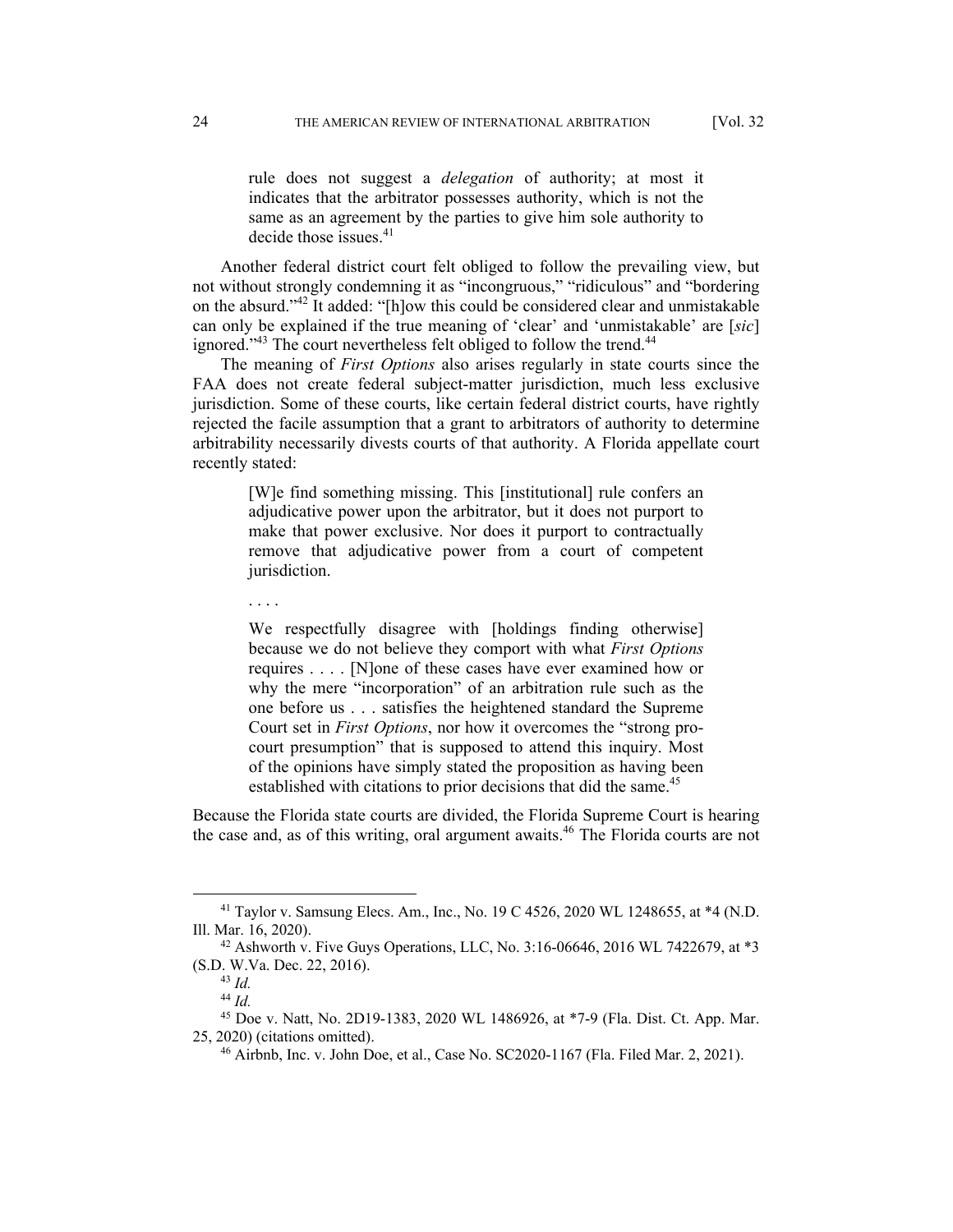alone.47 The matter is also pending before the Texas Supreme Court, since lower state courts in Texas as well are divided over the issue.<sup>48</sup>

The only reason any U.S. court of appeals has advanced in support of its position that a *Kompetenz-Kompetenz* provision in incorporated procedural rules constitutes clear and unmistakable evidence of a delegation is that the AAA, the institution whose rules were invoked in that case, had amended the language of the rules precisely in order to meet the *First Options* clear and unmistakable evidence test.<sup>49</sup> That may well be the case, but is of little import. It does not matter what *the AAA* thought it was doing. What matters is what *parties signing an arbitration agreement* think they are doing. That the AAA thinks its amended clause constitutes clear and unmistakable evidence does not mean that it does. It does not.

# VII. *KOMPETENZ-KOMPETENZ* IN U.S. LAW

. . . .

In fact, *Kompetenz-Kompetenz* has been consistently understood in the U.S. to authorize an arbitral tribunal to determine its jurisdiction if challenged, and nothing more.<sup>50</sup> In point of fact, there has never been any inconsistency in U.S. law between *Kompetenz-Kompetenz,* on the one hand, and access to a court on issues of arbitrability, on the other. Decades before arbitral institutions were

The "clear and unmistakable" test reflects a "heightened standard" of proof. That is because the question of who would decide the unconscionability of an arbitration provision is not one that the parties would likely focus upon in contracting, and the default expectancy is that the court would decide the matter. Thus . . . a contract's silence or ambiguity about the arbitrator's power in this regard cannot satisfy the clear and unmistakable evidence standard.

Appellants . . . point [] primarily to . . . the arbitration provision ['s] . . . proviso that arbitration may be conducted according to the rules of the AAA (under which an arbitrator has the power to determine the validity of an arbitration agreement). [Appellee] disagrees with appellants' arguments . . . [Appellee]—and the trial court—have it right.<br><sup>48</sup> Totalenergies E&P USA, Inc. v. MP Gulf of Mexico, LLC, No. 21-0028 (Tex. filed

Apr. 2, 2021). 49 Blanton v. Domino's Pizza Franchising LLC*,* 962 F.3d 842, 8495050 (6th Cir.

<sup>47</sup> *See* Ajamian v. CantorCO2e, L.P., 137 Cal. Rptr. 3d 773, 782-83 (Cal. Ct. App. 2012) (citations omitted):

<sup>2020). 50</sup> Ashley Cook, *Kompetenz-Kompetenz: Varying Approaches and a Proposal for a* 

*Limited Form of Negative Kompetenz-Kompetenz*, 2014 PEPP. L. REV. 17, 25 (2014) (explaining that U.S. law does not "even contemplate[e] negative kompetenzkompetenz"); William Park, *Challenging Arbitral Jurisdiction: The Role of Institutional Rules* 16, (Bos. Univ. Sch. of L., Pub. L. & Legal Theory Paper No. 15-40, 2015) ("[C]ourts will provide early decisions on the validity of a dispute resolution clause alleged to be void *ab initio* because, for instance, the person signing the contract lacked authority to commit the company sought to be bound.").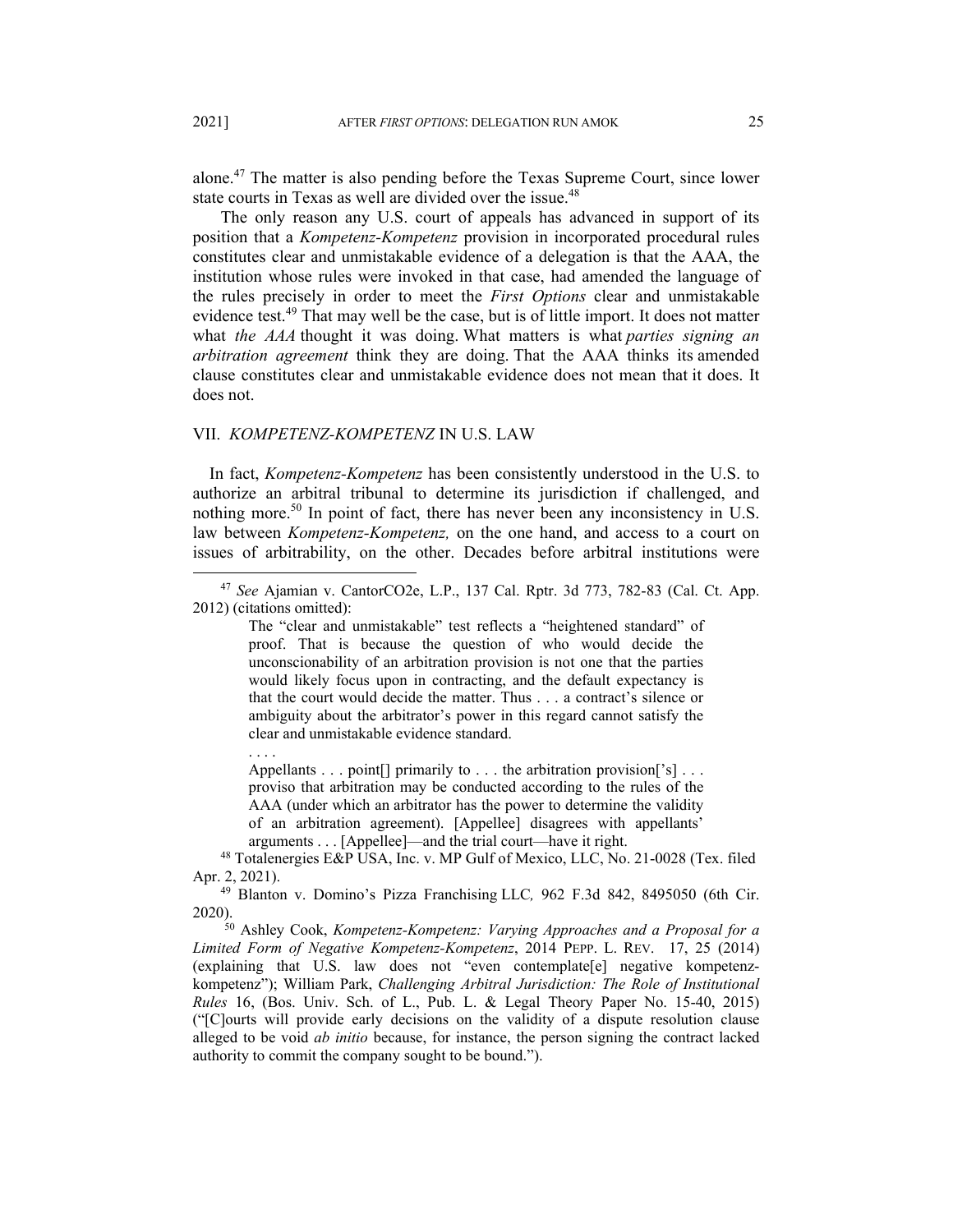putting *Kompetenz-Kompetenz* provisions in their procedural rules, courts and tribunals were already practicing *Kompetenz-Kompetenz*, without any supposition that it barred courts from making an independent judicial determination of arbitrability prior to arbitration if so requested.<sup>51</sup>

The fact that *Kompetenz-Kompetenz* does not preclude access to a court on arbitrability issues is actually built into the key instruments of domestic and international arbitration law in the U.S. The Federal Arbitration Act specifically calls upon courts to compel arbitration only if they are "s*atisfied that the making of the agreement for arbitration . . . [was] not in issue.*"52 Similarly, under Article II of the New York Convention, courts do not refer parties to arbitration if they find the arbitration agreement to be "*null and void*, *inoperative or incapable of being performed.*"53 Courts could not possibly perform their obligations under the FAA or the New York Convention if *Kompetenz-Kompetenz* operated to negate judicial authority to make arbitrability determinations. In sum, the *Kompetenz-Kompetenz* principle in U.S. law has never entailed the corollary that, if arbitrators *may* decide arbitrability, courts *may not.*

The understanding of *Kompetenz-Kompetenz* in U.S. law contrasts sharply with the understanding that prevails in certain other countries, which view the doctrine as *both* vesting tribunals with authority to determine arbitrability *and* divesting courts of that authority. The jurisdiction that most resolutely adheres to this approach (but not the only one to adopt it) is France. Under settled French law, *Kompetenz-Kompetenz* has *both* a "positive" *and* a "negative" dimension.<sup>54</sup> The former affirmatively confers on tribunals authority to determine their jurisdiction, while the latter deprives courts, prior to arbitration, of that authority.55 Significantly, however, even under French law, negative *Kompetenz-Kompetenz* is not entirely unreviewable. The Civil Procedure Code expressly authorizes courts to decline to enforce an arbitration agreement if they find it "manifestly void or manifestly not applicable."56 The sharp difference between the U.S. version of *Kompetenz-Kompetenz* ("positive" only) and the French version (both "positive" and "negative") pervades the international arbitration literature. The

<sup>51</sup> *See generally* James Crawford, *Continuity and Discontinuity in International Dispute Settlement: An Inaugural Lecture*, 1 J. INT'L DISP. SETTLEMENT 3, 15-20 (2010).<br><sup>52</sup> Federal Arbitration Act, 9 U.S.C. § 4 (emphasis added).

<sup>&</sup>lt;sup>53</sup> Convention on the Recognition and Enforcement of Foreign Arbitral Awards art. II(3), June 10, 1968, 21 U.S.T. 2517, 330 U.N.T.S. 38 (emphasis added). *See also* Federal Arbitration Act § 201.<br><sup>54</sup> *See generally* Emmanuel Gaillard & Yas Banifatemi, *Negative Effect of Competence*-

*Competence: The Rule of Priority in Favor of the Arbitrators, in* ENFORCEMENT OF ARBITRATION AGREEMENTS AND INTERNATIONAL ARBITRAL AWARDS: THE NEW YORK CONVENTION IN PRACTICE 257 (Emmanuel Gaillard & Domenico Di Pietro eds., 2008). 55 BORN, *supra* note 35, at 1161. 56 Code De Procédure Civile [C.P.C.] [Civil Procedure Code] art. 1448 (Fr.).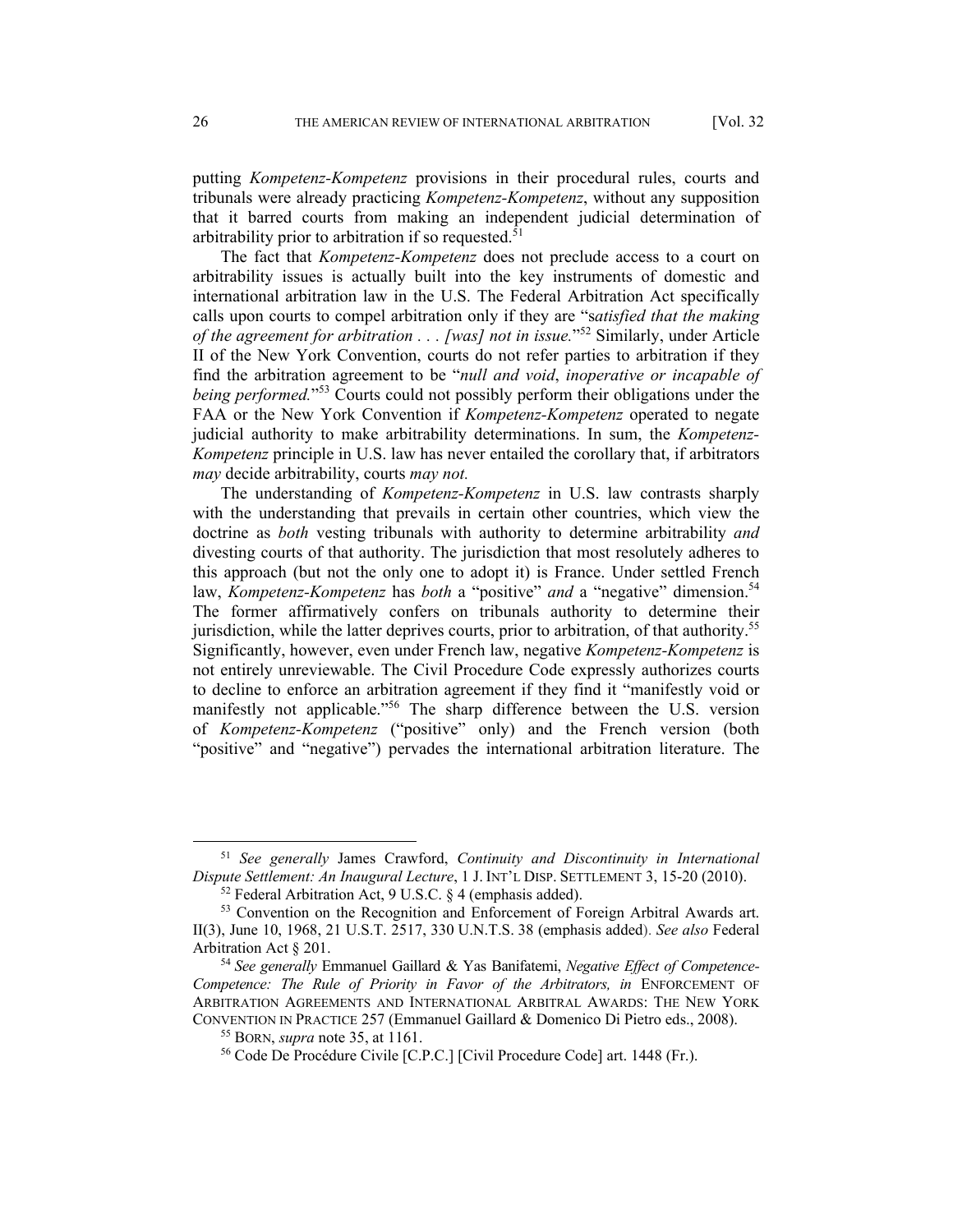fact that *Kompetenz-Kompetenz* in U.S. law has only a positive dimension is simply uncontested.<sup>57</sup>

In short, whether incorporated in institutional rules or not, *Kompetenz-Kompetenz,* as indisputably understood in U.S. law, does not deprive courts of the authority, when asked, to determine the arbitrability of a dispute prior to arbitration —much less deprive them of that authority "clearly and unmistakably." There is no justification for altering the established meaning of *Kompetenz-Kompetenz* merely because it has made its way into a set of incorporated procedural rules.

# VIII. A REVERSAL OF PRESUMPTIONS

The Supreme Court in *First Options* deliberately made judicial authority to determine arbitrability the rule, and deprivation of that authority the exception, doing so out of a commitment to the principle of party consent lying at the heart of U.S. arbitration law. By its own account, the Court in that decision prescribed a "heightened standard" for finding a delegation.<sup>58</sup> In a word, parties must decidedly "go out of their way" to withdraw from courts the authority to decide issues of arbitrability that they ordinarily enjoy. The "clear and unmistakable" standard cannot be understood any other way.

The Supreme Court's purpose in *First Options* would be frustrated if the mere inclusion of a *Kompetenz-Kompetenz* clause in procedural rules referenced in an arbitration agreement were treated, *per se*, as clear and unmistakable evidence of a delegation. There is nothing in the language of a standard garden-variety *Kompetenz-Kompetenz* clause, wherever it may be found, that puts a party on sufficient notice of a delegation. A party reading that language would have no idea that, by signing the agreement, it was relinquishing its fundamental right of access to a court to demonstrate that it never consented to arbitration, *i.e*., that the agreement was never formed, is not binding on it, is invalid or has no application to the dispute. As the Court stated in *First Options* itself, treating as a valid delegation a clause that is less than clear and unmistakable "might too often force unwilling parties to arbitrate a matter they reasonably would have thought a judge, not an arbitrator, would decide."59 The Court considered *Kompetenz-Kompetenz* far too "arcane" to be given that effect. $60$ 

The inescapable conclusion from all that precedes is that a *Kompetenz-Kompetenz* provision, wherever placed, is altogether too oblique a means of informing parties of a matter as momentous as loss of the right of access to a court on matters of arbitrability—a right of access that they have every reason to believe they enjoy. It is worth recalling here the concern voiced by Justice Kagan in *Schein*:

<sup>57</sup> *See, e.g*., Jack M. Graves & Yelena Davydan, *Competence-Competence and Separability-American Style*, *in* INTERNATIONAL ARBITRATION AND INTERNATIONAL COMMERCIAL LAW: SYNERGY, CONVERGENCE AND EVOLUTION: LIBER AMICORUM ERIC BERGSTEN 157 (Stefan Kröll et al. eds., 2011).<br><sup>58</sup> Rent-A-Center, W., Inc. v. Jackson, 561 U.S. 63, 69 n.1 (2010).

<sup>59</sup> First Options of Chi., Inc. v. Kaplan, 514 U.S. 938, 945 (1995).

<sup>60</sup> *Id.*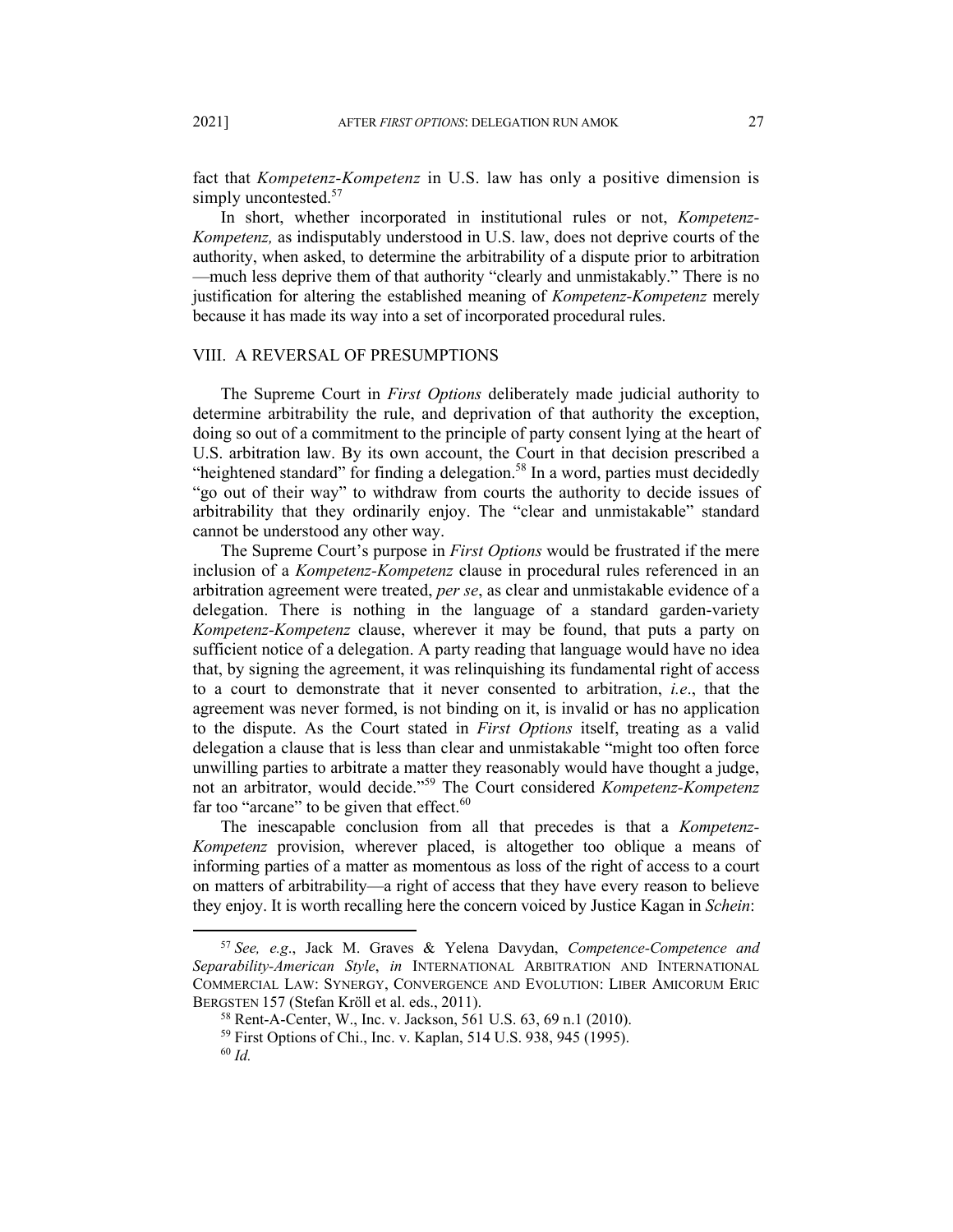[I]f you look at *First Options*, *First Options* is a case where we said we're not going to treat these delegation clauses in exactly the same way as we treat other clauses. And there was an idea that people don't really think about the question of who decides, and so we're going to hold parties to this higher standard, the clear and unmistakable intent standard.<sup>61</sup>

Moreover, today *Kompetenz-Kompetenz* provisions are ubiquitous. They are found in virtually every modern set of institutional rules; the AAA Rules are by no means exceptional.<sup>62</sup> They are also found in virtually every modern arbitration law that States enact to regulate international arbitral activity conducted on their territory. Under the leading model law of international arbitration, widely adopted around the world and even by a good number of U.S. states: "[t]he arbitral tribunal may rule on its own jurisdiction, including any objections with respect to the existence or validity of the arbitration agreement."<sup>63</sup> It is consequently the rare international arbitration indeed that is conducted in the absence of a *Kompetenz-Kompetenz* provision. In other words, such provisions have become, for all practical purposes, "boiler-plate." Parties do not need to "go out of their way" to subject their arbitrations to *Kompetenz-Kompetenz.* All modern arbitration laws and rules do that for them.

In short, treating a standard *Kompetenz-Kompetenz* provision as *per se* clear and unmistakable evidence within the meaning of *First Options* effectively reverses the presumption that the Supreme Court so emphatically established in that case when it decided in favor of a party's right of access to a court on the basic issue of consent to arbitrate. It comports neither with the letter nor the spirit of *First Options* to treat a *Kompetenz-Kompetenz* provision in a set of incorporated institutional rules as clear and unmistakable evidence of an intention to deprive parties of access to an independent judicial determination of arbitrability. This simply cannot be the result that the Supreme Court had in mind in rendering the *First Options* decision.

#### IX. THE EFFECT OF A DELEGATION ON A POST-AWARD ACTION

The cases just discussed all concern the delegation issue as it arises *prior to* arbitration, i.e., when a court is asked to compel arbitration. But the delegation issue also arises in a *post-award* action (as it did in the *First Options* case itself), and there too it has enormously important consequences. More particularly, it would be a great mistake to assume that, if U.S. courts lose their authority to ensure the arbitrability of a dispute prior to arbitration, they will recover it at the end of the process. Under U.S. law, once a proper delegation is made, courts are

<sup>&</sup>lt;sup>61</sup> O.A. Tr., *supra* note 24, at 17.<br><sup>62</sup> Thus, Article 23(1) of the UNCITRAL Arbitration Rules (2013) similarly provides that "[t]he arbitral tribunal shall have the power to rule on its own jurisdiction, including any objections with respect to the existence or validity of the arbitration agreement." 63 UN Comm'n on Int'l Trade Law (UNCITRAL), Model Law on International

Commercial Arbitration, art. 16(1) (2006).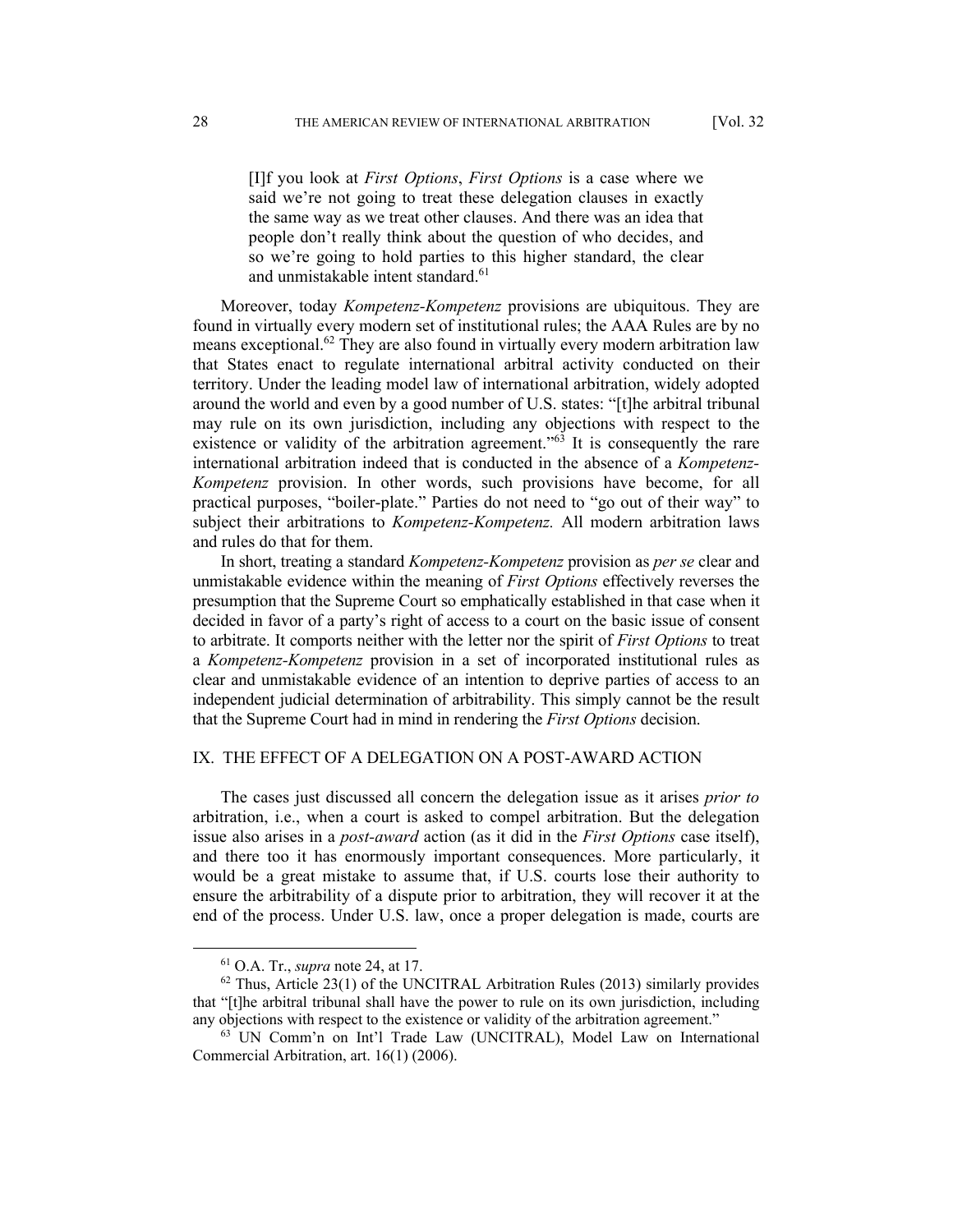sidelined, not only pre-arbitration but also in post-award review.<sup>64</sup> The case law holds that, under a proper delegation, courts also cannot, in a vacatur or confirmation action, meaningfully ensure that the award debtor consented to arbitration; they owe extreme deference to a tribunal's determination whether an arbitration agreement exists, is valid, is applicable to a non-signatory and encompasses the dispute at hand.<sup>65</sup> According to the American Law Institute's Restatement of the U.S. Law of International Commercial and Investor-State Arbitration, under a delegation, in order to be overturned, a tribunal's finding of arbitrability must be "baseless,"66 resting this conclusion on the Supreme Court's ruling in the case of *Oxford Health Plans LLC v. Sutter*. 67

Thus, under a delegation, *at no point* in the arbitration life cycle will parties have the benefit of an independent judicial determination whether they indeed consented to arbitrate. This is too drastic a result to follow from the mere presence of a standard *Kompetenz-Kompetenz* provision only found in the rules of procedure incorporated by reference in an agreement to arbitrate and again, cannot possibly be what the Supreme Court intended in *First Options* when it demanded clear and unmistakable evidence of a delegation.

A comparison with French law in this regard is here too highly illuminating. As noted, under French law, courts have virtually no role in ensuring that a dispute is arbitrable before compelling parties to arbitrate.<sup>68</sup> For all practical purposes, a dispute will proceed to arbitration on the merits if a tribunal, in its exercise of *Kompetenz-Kompetenz*, finds a dispute to be arbitrable. The involvement of a court at this stage is negligible.

However, French law justifies this result precisely on the ground that *after* an arbitration comes to a close and an award is rendered, a party that failed to convince the tribunal to dismiss a case on arbitrability grounds has access to a court to have the resulting award annulled or denied enforcement on those same grounds. Moreover, the inquiry into arbitrability that a French court performs on that occasion is not deferential, but completely de novo.<sup>69</sup> In other words, French courts fully regain at the end of the process the role they were denied at the outset. Under a delegation clause, U.S. courts do not.

<sup>64</sup> *See* Schneider v. Kingdom of Thailand, 688 F.3d 68, 74 (2d Cir. 2012) ("Because Walter Bau and Thailand clearly and unmistakably agreed to arbitrate issues of arbitrability . . . Thailand is not entitled to an independent judicial re-determination of that same question.")<br><sup>65</sup> *See* Schneider v. Kingdom of Thailand, 688 F.3d 68, 71 (2d Cir. 2012); Chevron

Corp. v. Republic of Ecuador, 949 F. Supp. 2d 57, 65-67 (D.D.C. 2013).<br><sup>66</sup> RESTATEMENT OF THE L., THE U.S. L. OF INT'L COM. AND INV.-STATE ARB. § 4.12,

reporters' note e (AM. L.INST., Proposed Final Draft No. 623, 2019) [hereinafter *Restatement*]. 67 Oxford Health Plans LLC v. Sutter, 569 U.S. 564, 569 (2013).

<sup>&</sup>lt;sup>69</sup> Ina C. Popova et al., *France*, 2020 EUR. ARB. REV. 28, 34.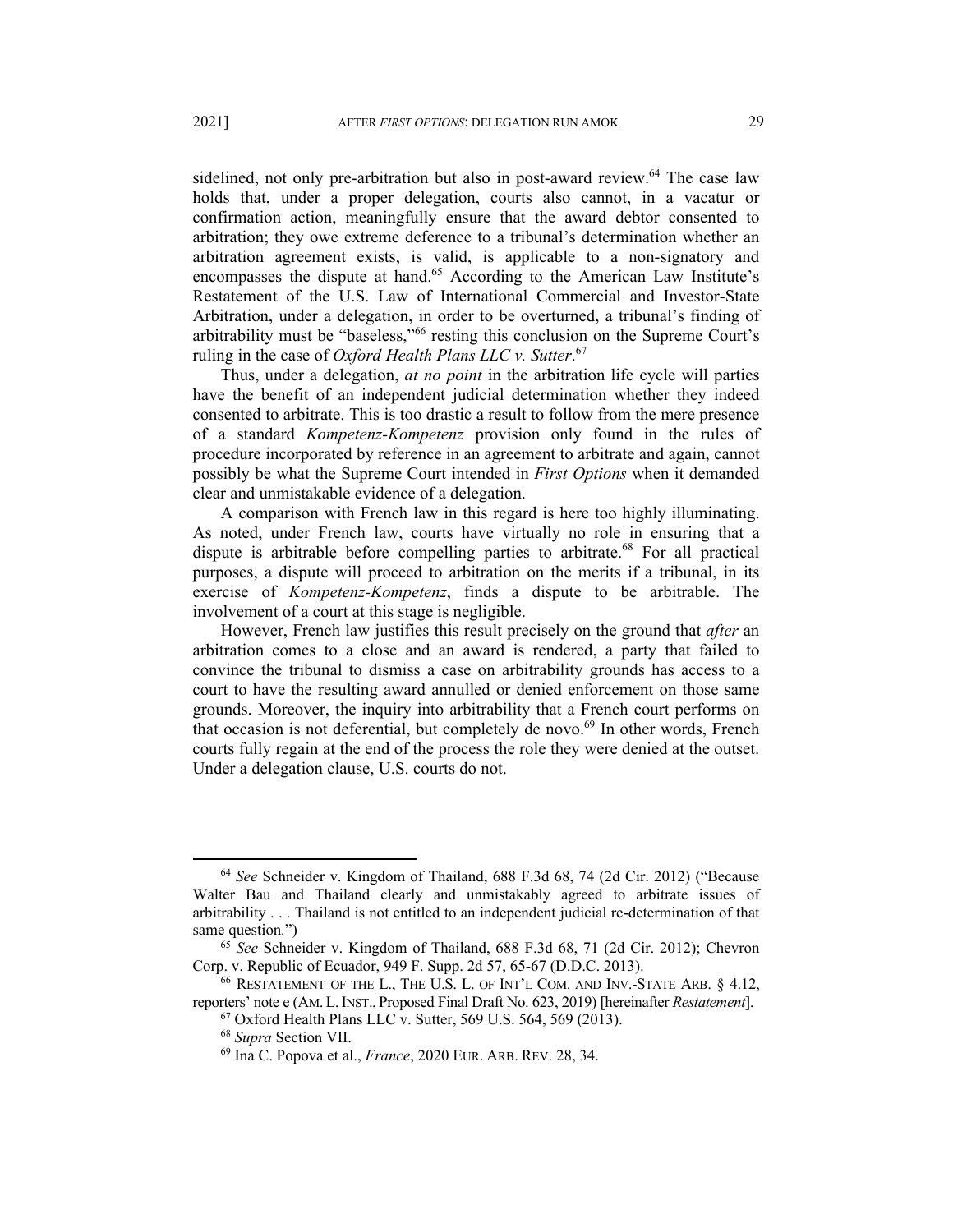# X. THE RESTATEMENT AND ACADEMIC COMMENTARY

The delegation question received sustained attention at the time the recently adopted ALI Restatement of the U.S. Law of International Commercial and Investor-State Arbitration was prepared. The Reporters, the ALI Council and the ALI membership at large directly faced the question whether the incorporation of *Kompetenz-Kompetenz* language from a set of arbitral rules constituted clear and unmistakable evidence of an intention to withdraw from courts their authority to determine arbitrability.

In its lengthy deliberations, the ALI closely examined the proposition that the presence of *Kompetenz-Kompetenz* provisions in incorporated institutional rules satisfies the *First Options* test. It looked at the proposition from every angle, carefully weighing both the strengths and weaknesses of the proposition. The Reporters concluded with confidence that it was unsustainable,  $\frac{70}{3}$  and their position was unanimously adopted by both the ALI Council and the ALI membership when the entire Restatement was approved in May 2019. $^{71}$ 

In an unprecedented step in a Restatement, the reporters requested the ALI, even after the Restatement had received full approval, to be allowed to revisit five issues that either had been controversial in the discussions, or on which court decisions contrary to the approved Restatement position had subsequently come down. Among the five was the delegation issue that is the topic of this article. The ALI agreed, and reconvened the advisory committee to revisit those matters. Following discussion, the committee specifically recommended that the Restatement position on the delegation issue be maintained, and it was. (Notably, on two of the other four issues that were revisited, the reporters, following committee deliberation, actually proposed changing the Restatement positions, and the proposed changes were subsequently approved unanimously by the ALI

<sup>70</sup> Restatement, *supra* note 66, § 2.8, art. b*,* reporter's note b(iii). 71 Brief of Amicus Curiae Professor George A. Bermann in Support of Respondent at 25 fn. 15 and accompanying text, Henry Schein, Inc. v. Archer and White Sales, Inc., 576 U.S. (2019) (No. 19-963). ("Petitioner may, as it did previously in its submission during the certiorari process . . . attempt to undermine the relevance of the ALI Restatement by suggesting that the final version of the Restatement retreated from a stronger position on the point taken in an earlier draft. Petitioner observed that the final draft of the Restatement did not state that it 'reject[s] the majority line of cases . . . as based on a misinterpretation of the institutional rules being applied.' This observation is disingenuous. First, it is the Comments, not the Reporters' notes, that state the official position of the ALI, and Comment *b* to the relevant section in the draft of the Restatement as approved states unequivocally that 'the rules . . . do not expressly give the tribunal exclusive authority over these issues.' Restatement*, supra* note 66, § 2.8, art. B, reporter's note b(iii). As for the Reporters' notes, note b(iii)) examines at length the relevant language of a large number of institutional rules similar to the AAA's and observes that not a single one constitutes 'clear and unmistakable' evidence within the meaning of *First Options*. There was no need to state a global summary of that finding. As Chief Reporter of the Restatement, I can affirm that this amicus brief accurately reports the ALI's position.")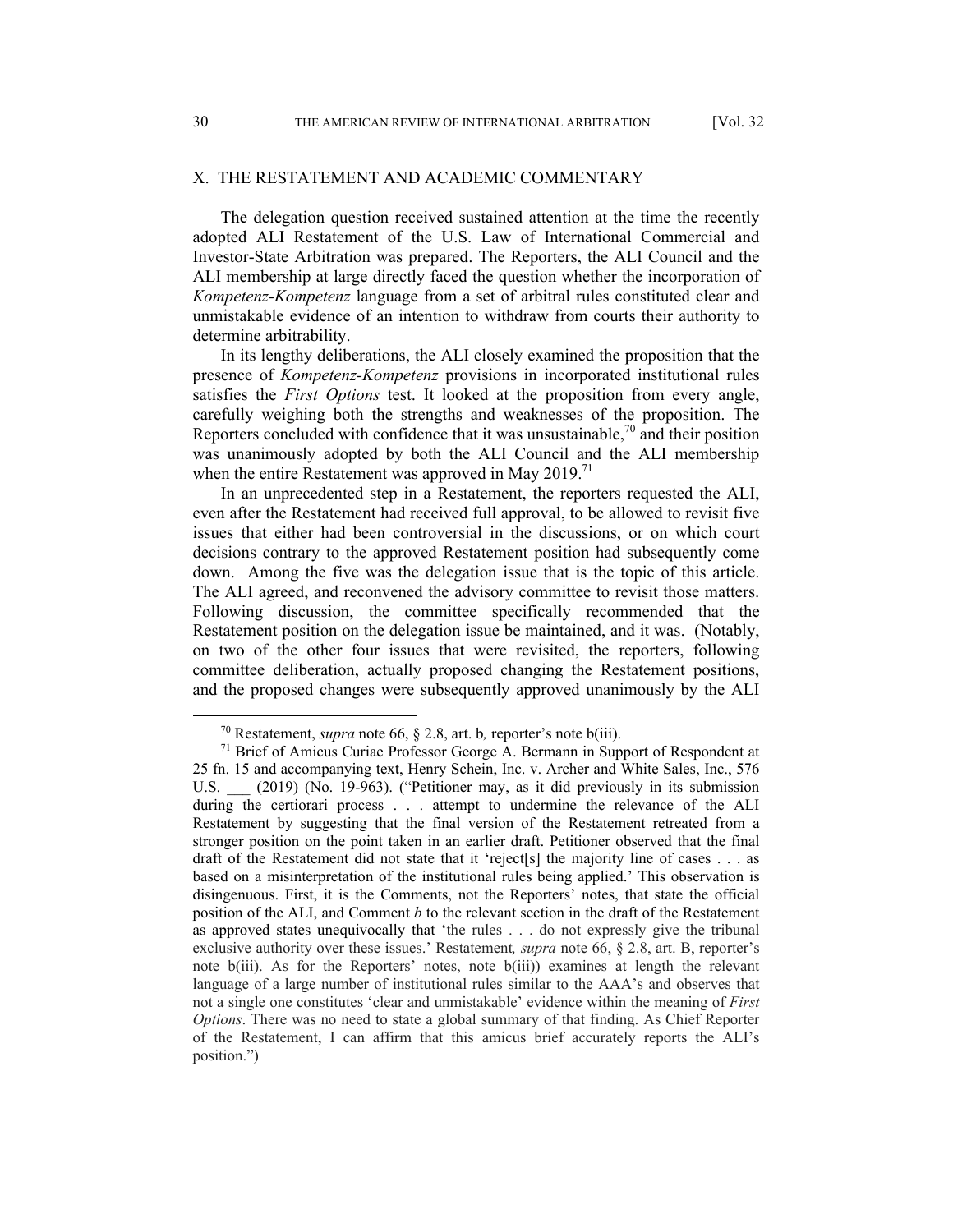Council and the ALI membership.) It is thus noteworthy that the delegation issue in effect received two "readings" in the ALI and the Restatement position remained the same.

Commentators similarly recognize the anomaly, in light of what the Court meant to achieve in *First Options*, of treating a *Kompetenz-Kompetenz* provision in incorporated rules as clear and unmistakable evidence of a delegation:

A [] conclusion from *First Options* is that absent rebuttal of the anti-arbitration presumption—and any such rebuttal will surely be very rare—existence and validity questions will not be subject to a negative competence-competence doctrine in the United States. This conclusion is not affected by whether one party has initiated arbitral proceedings or whether arbitrators have been seized of the matter. Court jurisdiction to decide arbitrability [prior to arbitration] will also be full and not limited by a prima facie standard.<sup>72</sup>

That author elsewhere described the courts' position as "startling" and "misguided."<sup>73</sup> He notes that parties include in their arbitration agreement institutional rules containing a *Kompetenz-Kompetenz* clause "almost as a matter of course."74 Treating such a clause as barring independent judicial review, he writes, "seems unwise and unlikely to have been intended by parties when they opt for institutional arbitration."75 Significantly, he concludes: "It will fall to the [Supreme] Court itself to correct this error in a future decision."76

# XI. CONCLUSION

The U.S. courts of appeal have seriously erred in treating the incorporation by reference in an arbitration agreement of procedural rules containing a *Kompetenz-Kompetenz* clause as "clear and unmistakable" evidence of an intention to withdraw from parties the right to a judicial determination of the question whether they ever validly agreed to arbitrate a given dispute. In order to be clear and unmistakable, a delegation should be placed directly in the parties' agreement to arbitrate, not relegated to a set of procedural rules that few parties will read with care upon signing the underlying contract.

The courts are also deeply mistaken in assuming that, if arbitrators have authority to determine the arbitrability of a claim, courts necessarily do not. U.S.

<sup>72</sup> John J. Barceló III, *Who Decides the Arbitrators' Jurisdiction? Separability and Competence-Competence in Transnational Perspective,* 36 VAND. J. TRANSNAT'L L. 1115, 1133 (2003). *See generally* Stavros Brekoulakis, *The Negative Effect of Compétence-Compétence: The Verdict has to be Negative*, 2009 AUSTRIAN ARB. Y.B. ON INT'L ARB. 237. 73 John James Barcelo, *Kompetenz-Kompetenz and Its Negative Effect—A* 

*Comparative View* 23 (Cornell L. Sch., Legal Studies Rsch. Paper No. 17-40, 2017). 74 *Id.*

<sup>75</sup> *Id.*

<sup>76</sup> *Id.*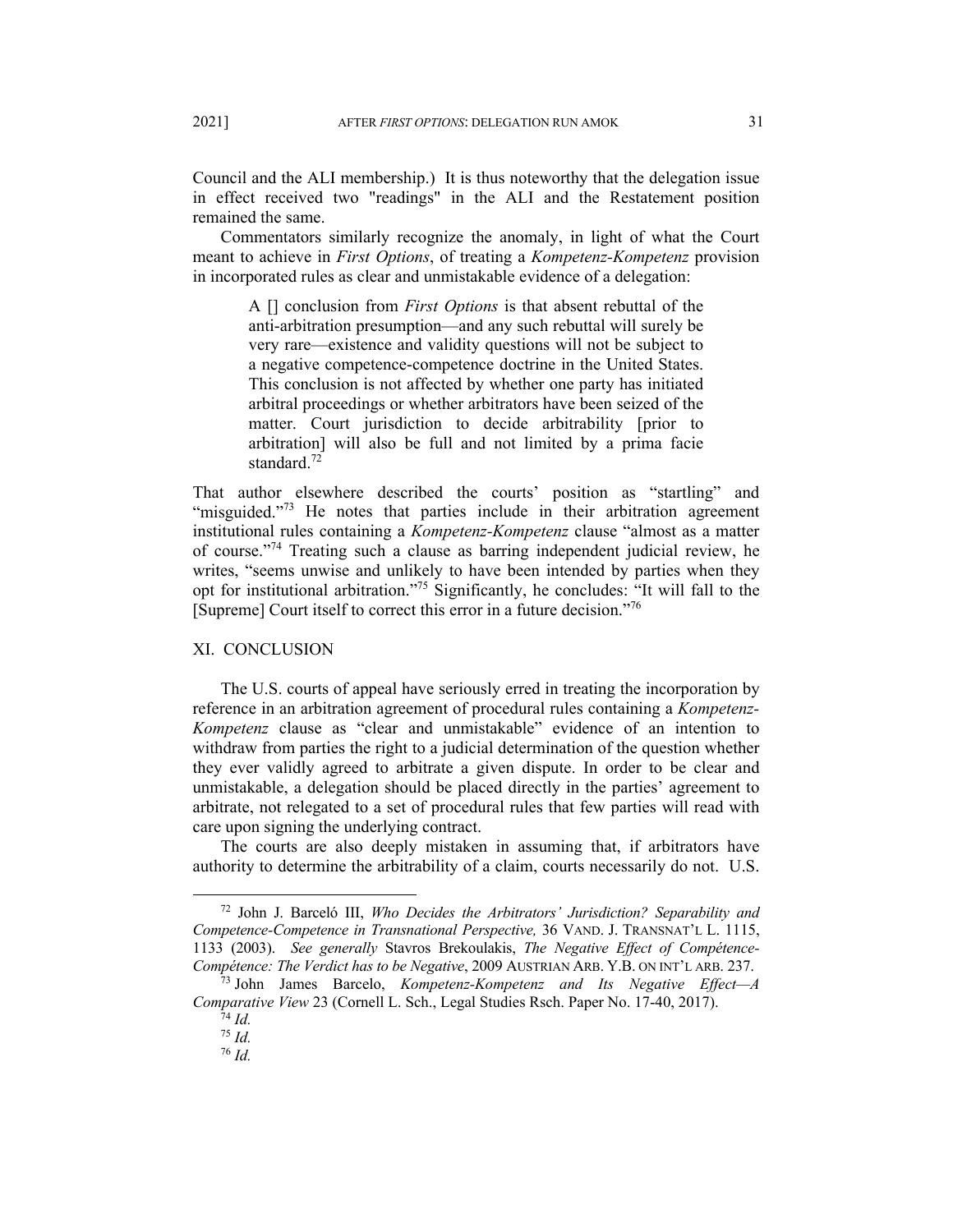arbitration law distinguishes itself from French arbitration law by, among other things, embracing "positive," while rejecting "negative," *Kompetenz-Kompetenz*. That tribunals may determine arbitral jurisdiction does not mean that courts may not. The meaning of *Kompetenz-Kompetenz* in U.S. law does not change merely because rules of arbitral procedure use the term.

Nor is there any indication to the contrary in *First Options.* U.S. courts, including the Supreme Court, are well aware of the fact that, *Kompetenz-Kompetenz* notwithstanding, they have not only the right, but also the obligation, to determine the arbitrability of a claim if they are asked to do so. Both the FAA and the New York Convention plainly so state. In demanding clear and unmistakable evidence of a delegation, the Supreme Court in *First Options* must have intended federal courts to take a much closer look at purported delegations than they have been doing. The Supreme Court's insistence on clear and unmistakable evidence was emphatic—so much so that it can fairly be described as, in and of itself, "clear and unmistakable."

*Kompetenz-Kompetenz* provisions are found everywhere on the arbitration landscape, domestic and international alike. Even if parties do not include the term directly in their arbitration agreement, virtually all modern arbitration laws and rules expressly embrace it. If the mere presence of what has become standard boiler-plate language suffices to establish clear and unmistakable evidence of a delegation, the presumption that the Supreme Court carefully and determinedly established in *First Options* will, for all practical purposes, be reversed.

This makes it all the more important that the very high bar set by the Court for a valid delegation in *First Options* be maintained, something the U.S. courts of appeal have utterly failed to do. Without any serious reasoning whatsoever, they have taken a position that is inimical to the fundamental principles that (a) parties are not required to submit their claims to arbitration without their consent and that (b) they are presumptively entitled, upon request, to an independent judicial determination of that matter. At stake is something even more basic than the principle of consent, namely the legitimacy of arbitration itself. It is not news that arbitration is increasingly under attack.<sup>77</sup> U.S. courts should do nothing, in the supposed interest of being "pro-arbitration," to place that legitimacy at risk.<sup>78</sup> In insisting that the mere presence of a *Kompetenz-Kompetenz* provision in incorporated institutional rules of arbitral procedure by definition meets *First Options*' requirement of clear and unmistakable evidence of a delegation, they have done just that.

<sup>77</sup> *See generally*, James H. Carter, *The Culture of Arbitration and the Defence of Arbitral Legitimacy*, *in* PRACTISING VIRTUE: INSIDE INTERNATIONAL ARBITRATION 97, 97 (David D. Caron et al. eds., 2016). 78 *See* George A. Bermann, *What Does It Mean to Be Pro-Arbitration?*, 34 ARB.

INT'L 341 (2018).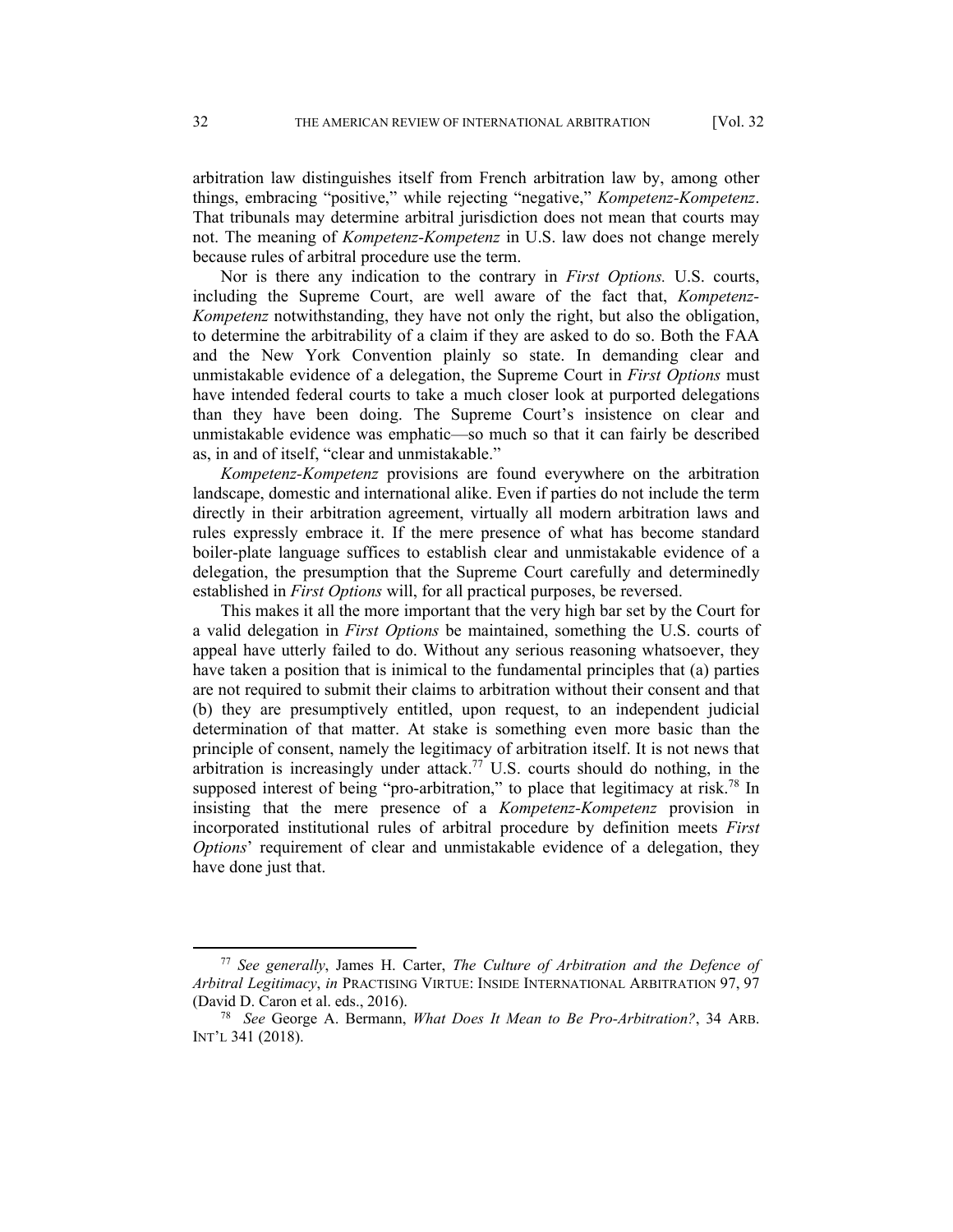## POSTSCRIPT

Just when it seemed that the federal courts' misunderstanding and misapplication of the Supreme Court's decision in *First Options, Inc. of Chicago v. Kaplan* could not get worse, they have. As the article above demonstrates, the courts have already done violence to that decision by treating incorporation by reference in an arbitration agreement of a set of procedural rules authorizing tribunals to determine their own jurisdiction as "clearly and unmistakably" evidencing the parties' intention to deprive courts of primary authority to determine the arbitrability of a dispute. *Kompetenz-Kompetenz* in U.S. law does nothing more than empower tribunals to determine their own jurisdiction. It does not disempower courts to make that determination, and its meaning does not change merely because it makes its way into a set of procedural rules. Worse yet, in order to be clear and unmistakable, a delegation should appear on the face of an arbitration agreement, not be relegated to a set of procedural rules merely referenced in that agreement and almost certainly not read when the agreement is made.

In a word, the federal courts have found to be "clear and unmistakable" what is in fact *neither* "clear" *nor* "unmistakable." A mere reference to *Kompetenz-Kompetenz*, unaccompanied by any suggestion that the tribunal's authority thereby conferred is exclusive, is hardly "clear," and burying it in a set of procedural rules that are unlikely to be closely read when an arbitration agreement is signed hardly makes it "unmistakable." Moreover, given the presence of *Kompetenz-Kompetenz* provisions in all modern rules of arbitral procedure, a delegation will be found in nearly every case—exactly the result the Supreme Court sought to prevent in *First Options*. The federal court rulings have thus deprived the phrase "clear and unmistakable" of any meaning.

# XII. THE SECOND CIRCUIT'S DECISION IN *BEIJING SHOUGANG MINING INVESTMENT CO., LTD. V. MONGOLIA*

The court of appeals for the Second Circuit has now delivered a second, and no less serious, blow to *First Options.* In its recent decision in *Beijing Shougang Mining Investment Co., Ltd. v. Mongolia*, 75 Chinese claimants initiated arbitration against Mongolia under a bilateral investment treaty (BIT) between China and Mongolia, arguing that Mongolia had expropriated their iron-ore mine in violation of the BIT. Mongolia challenged arbitral jurisdiction on the ground that, by its terms, the BIT conferred jurisdiction only over disputes about the quantum of compensation for expropriation, not over the alleged expropriation itself, an interpretation of the BIT with which claimants disagreed.<sup>76</sup> An arbitral tribunal seated in New York, agreeing with Mongolia, determined that it lacked jurisdiction

<sup>75</sup> Beijing Shougang Mining Inv. Co., Ltd. v. Mongolia*,* No. 19-4191, 2021 U.S. App. LEXIS 25812 (2d Cir. Aug. 26, 2021). 76 *Id.* at \*12-13.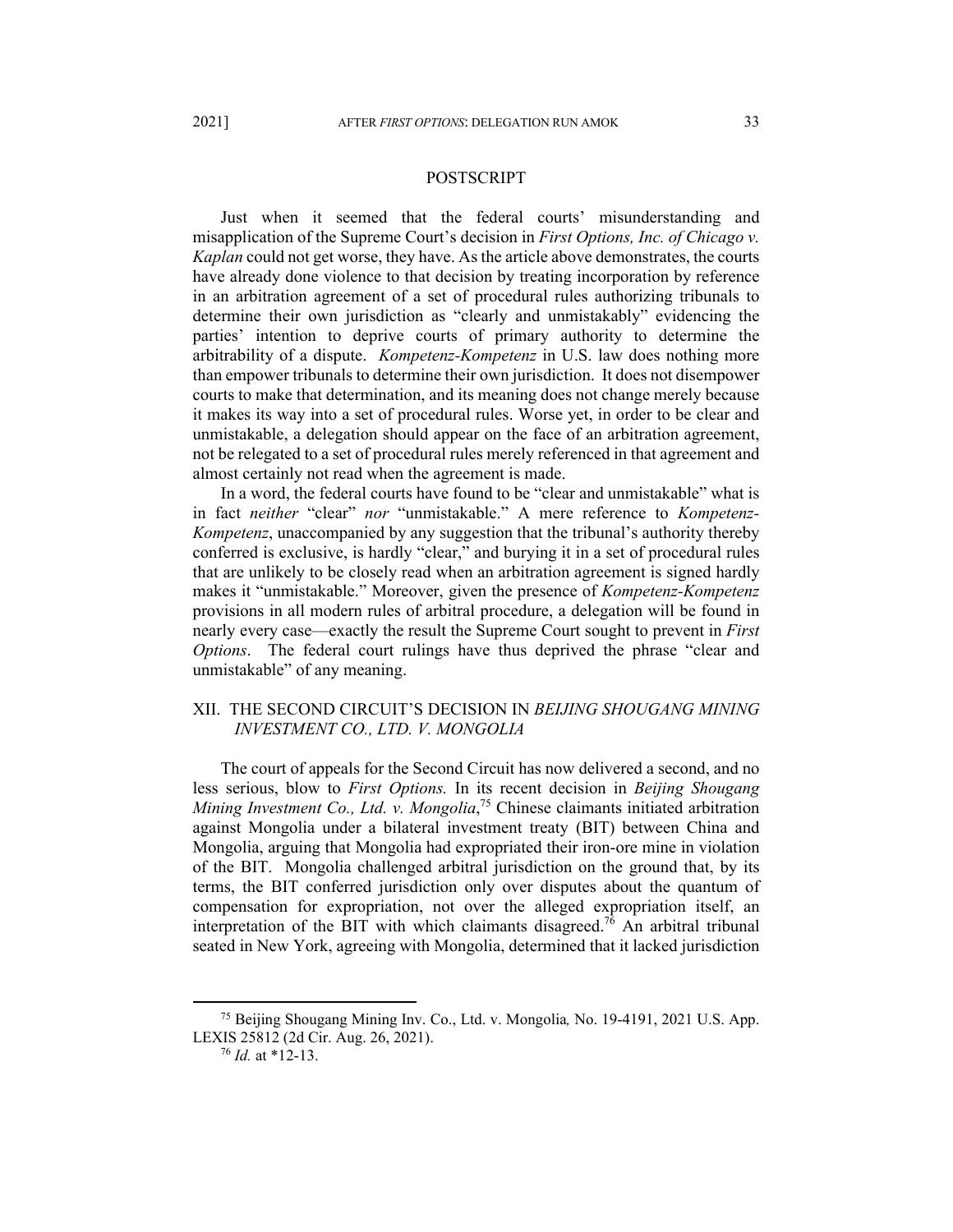and accordingly dismissed the claims.<sup>77</sup> The claimants thereupon petitioned the district court to set aside the award and compel a return to arbitration, while Mongolia cross-petitioned for confirmation of the award.

Claimants argued that the district court, in keeping with *First Options*, should review the tribunal's finding of no jurisdiction de novo, while Mongolia maintained that the parties had clearly and unmistakably conferred exclusive authority to determine arbitrability on the tribunal and that a court's review of the tribunal's determination of arbitrability was accordingly subject to deferential review only.78 The district court conceded that the BIT did not by its terms confer exclusive authority on the tribunal to determine its own jurisdiction, but found that the claimants had, by virtue of "[their] behavior during the arbitration," provided clear and unmistakable evidence of a delegation, i.e., essentially waived their right to de novo judicial review.<sup>79</sup> It accordingly declined to make an independent determination of the arbitrability of the dispute and instead, reviewing the award deferentially, denied claimants' petition to set aside the award and granted Mongolia's cross-petition for confirmation.<sup>80</sup>

On appeal to the Second Circuit, the claimants disputed the district court's finding that the parties had clearly and unmistakably withdrawn from the court its authority to review independently the tribunal's determination of arbitrability. Like the district court, the Second Circuit conceded that the BIT did not itself clearly and unmistakably confer exclusive authority on the tribunal to determine the dispute's arbitrability.<sup>81</sup> However, again like the district court, it found clear and unmistakable evidence of a delegation elsewhere. More specifically, it concluded that, when the claimants allowed the issue of the arbitrability of their claims to be determined by the arbitral tribunal, they "clearly and unmistakably" surrendered what would otherwise have been their right to a de novo determination of arbitral jurisdiction.<sup>82</sup> Specifically, the court observed that the claimants had agreed with Mongolia to conduct the arbitration in two phases―a combined jurisdictional and liability phase, followed, if necessary, by a quantum phase—and that that step constituted a delegation.<sup>83</sup> However, there is no reason

<sup>77</sup> China Heilongjiang Int'l Econ. & Tech. Coop. Corp. v. Mongolia, Case No. 2010- 20, Award (PCA Case Repository 2017), https://www.italaw.com/sites/default/files/casedocuments/italaw11026\_0.pdf. 78 *See* Beijing Shougang Mining Inv. Co., Ltd. v. Mongolia, 415 F. Supp. 3d 363, 365

<sup>(</sup>S.D.N.Y. 2019).

<sup>&</sup>lt;sup>79</sup> *Id.* at 368.<br><sup>80</sup> *Id.* 81 *Id.* 81 Beijing Shougang Mining Inv. Co., Ltd. v. Mongolia, No. 19-4191, 2021 U.S. App. LEXIS 25812, at \*5 (2d Cir. Aug. 26, 2021).<br><sup>82</sup> *Id.* at \*23.<br><sup>83</sup> *Id.* ("[T]he Parties agreed that the first phase of the arbitration would cover

jurisdictional and liability disputes. We now hold that this agreement was sufficient in the context of the present arbitration to evidence the Parties' intent to submit arbitrability issues to arbitration.").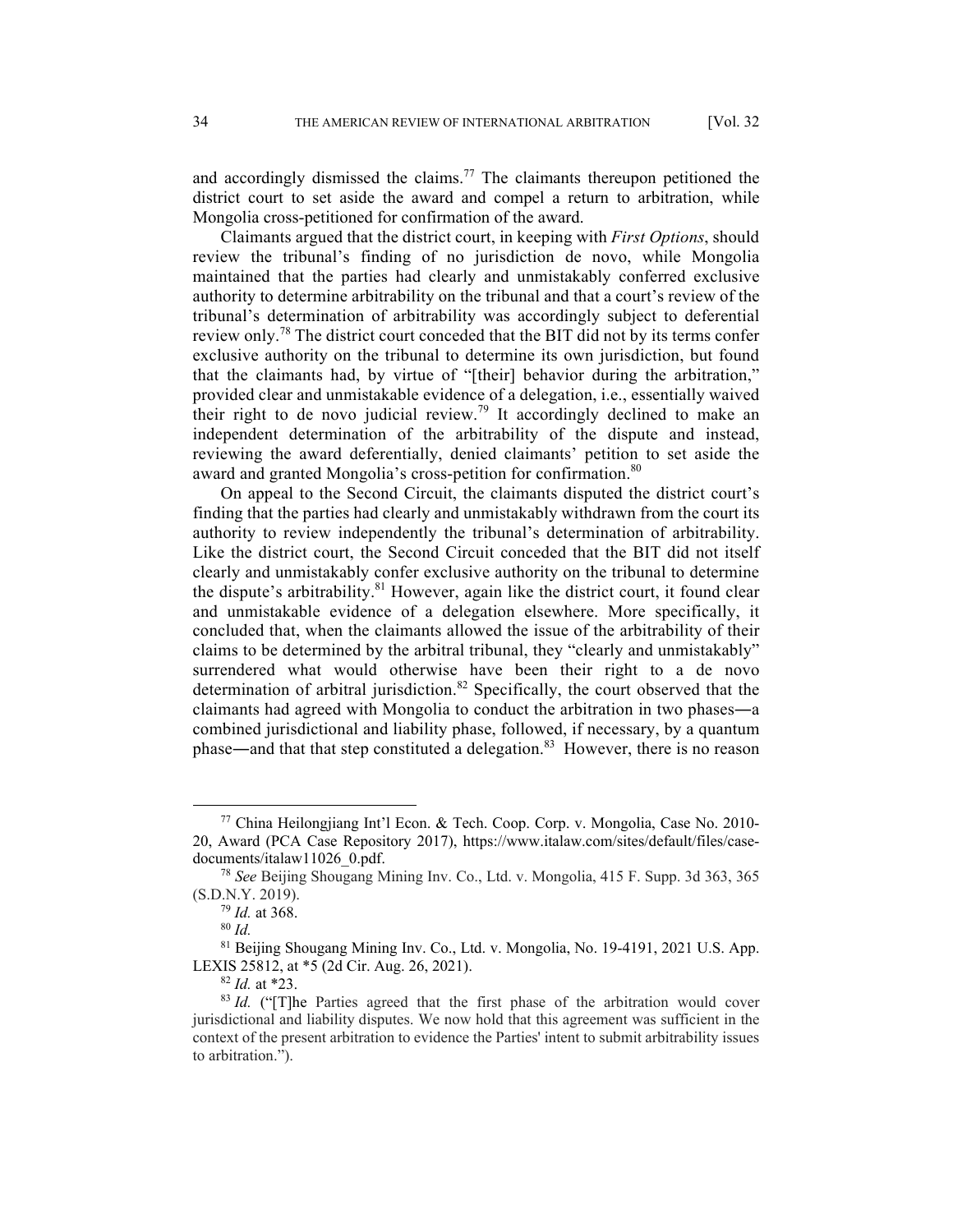to believe that its decision would have been any different if the jurisdictional and liability phases had been bifurcated.

### XIII. THE SECOND CIRCUIT'S FUNDAMENTAL ERROR

The Second Circuit was wholly unjustified in treating the parties' submission of the arbitrability question to the tribunal as clear and unmistakable evidence of a delegation. It is not in the least remarkable that a party contesting the jurisdiction of a tribunal would raise its jurisdictional objection to the tribunal itself. That is the standard course of action.

What, one may ask, did the Second Circuit think the claimants should have done to avoid conferring exclusive authority on the tribunal over the arbitrability of the dispute?

Did the Second Circuit think that the claimants should have first instituted an action in court to compel arbitration, thereby putting the jurisdictional question to a court before the tribunal had an opportunity to address it? Going immediately to court is something parties resisting arbitration—typically respondents such as Mongolia—might do; they have every reason to want the question decided by a court rather than the tribunal whose jurisdiction they are challenging. But the claimants in this case were not *resisting* arbitration; they were *seeking* arbitration, and what parties seeking arbitration do is simply initiate arbitration, leaving it to the respondent, if it wishes to do so, to contest the arbitrability of the dispute before the tribunal. Indeed, the FAA does not contemplate actions to compel arbitration against a party, such as Mongolia, that is already appearing in the arbitration, even if it is doing so only to challenge arbitral jurisdiction.<sup>84</sup> In sum, a claimant's only recourse, when faced with a challenge to arbitral jurisdiction, is to refute that challenge before the tribunal. This is precisely what the claimants in this case did. The simple fact is that the arbitrability question arose before the tribunal, not because the claimants raised it, but because the respondent did.

Did the court seriously think that the claimants should have left the jurisdictional challenge by the respondent unanswered? For the claimants to have done so would all but certainly lead to dismissal of their claim. The court cannot seriously expect the claimants to have done that either.

In sum, it is absurd to suppose that, by responding to Mongolia's challenge to arbitral jurisdiction before the tribunal, claimants clearly and unmistakably relinquished their *First Options* right to an independent judicial determination of arbitrability. Under the logic of the Second Circuit, clear and unmistakable evidence of a delegation will *always* be found because claimants, when faced with a challenge to arbitral jurisdiction addressed to the tribunal, will *always* follow the natural and obvious course of action, viz. commence arbitration, and then respond to any jurisdictional challenge the respondent may choose to bring to the tribunal. In taking the position it did, the court of appeals both abandoned all logic and displayed a regrettable lack of understanding of how international arbitration works.

<sup>84</sup> *See* LAIF X SPRL v. Axtel S.A. de C.V., 390 F.3d 194, 196 (2d Cir. 2004).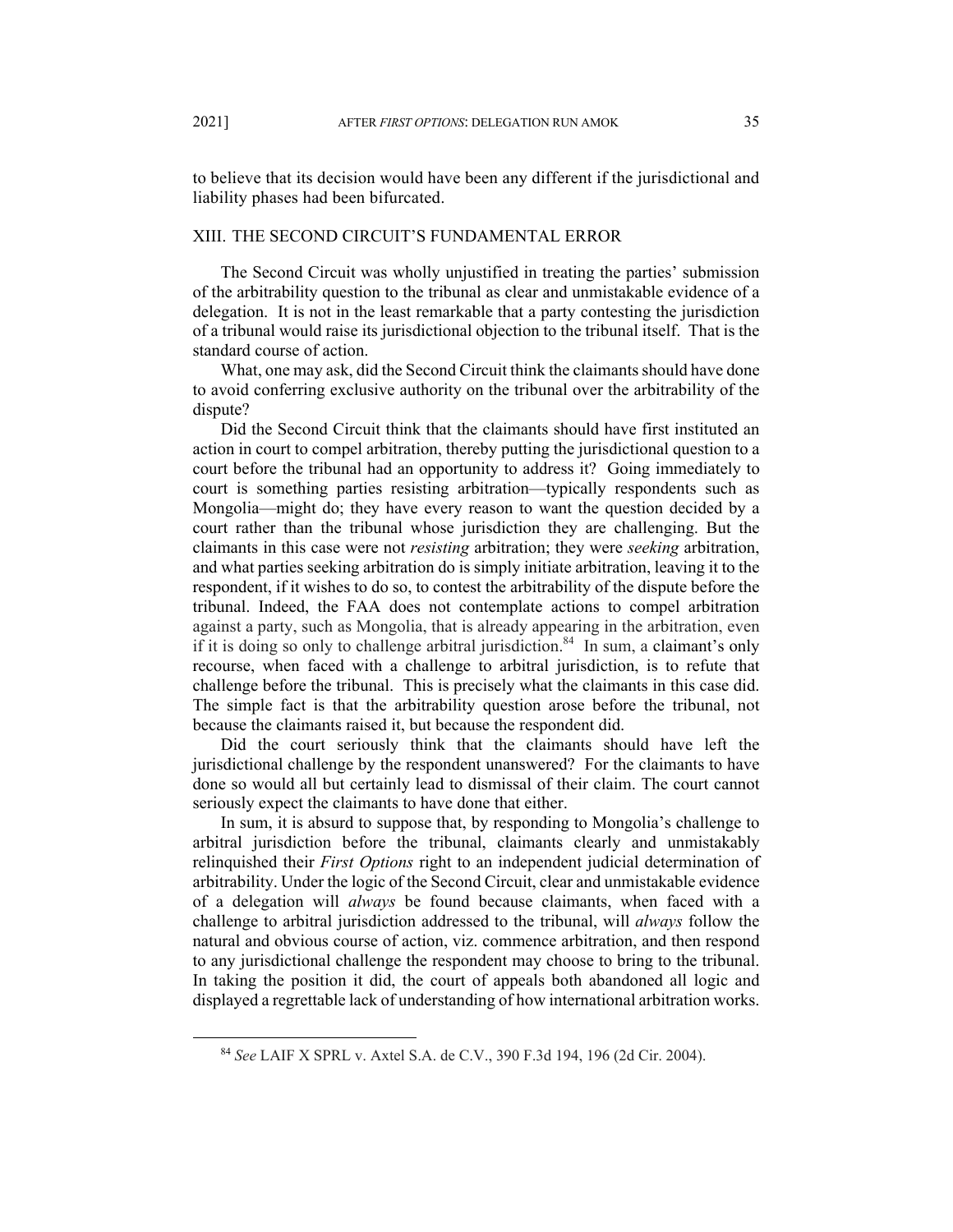# XIV. THE LEARNING FROM *FIRST OPTIONS*

By contrast, the Supreme Court in *First Options* demonstrated that it understood the premises of arbitration and reasoned logically from them. It should be noted at the outset that *First Options* represents a much more common scenario than does *Beijing Shougang.* In *First Options*, as in most cases, the parties seeking independent post-award review were the respondents, the Kaplans.<sup>85</sup> They raised their jurisdictional objection directly before the tribunal. Upon losing on that issue, they preserved their objection and proceeded to the merits. Then, having lost on the merits, they sought vacatur of the resulting award. In doing so, they asked the reviewing court to make an independent rather than a deferential determination of the jurisdictional question and to find that they had never agreed to arbitrate.

The Kaplans were unsuccessful in the district court,  $86$  but the court of appeals reversed, finding that the Kaplans had in fact never agreed to arbitrate the dispute and were entitled to have the award vacated as against them (though not as against MK Investments, which was a signatory to the contract). $87$  On further appeal, the Supreme Court affirmed the court of appeals' decision.<sup>88</sup> In doing so, the Court, unlike the Second Circuit in the present case, considered what the Kaplans' alternatives were and properly assessed them. In his opinion for the Court, Justice Stephen Breyer rejected the notion, advanced by First Options, that the Kaplans should have first gone to court for an anti-arbitration injunction targeting the proceedings in order to preserve their jurisdictional objection to an eventual award.<sup>89</sup>

No court has ever held that a party loses its right to contest arbitral jurisdiction before a tribunal, or to contest a tribunal's assertion of jurisdiction in post-award review, by not first seeking an anti-arbitration injunction from a court. Presenting one's jurisdictional objections to the tribunal in the first instance is exactly what the doctrine of *Kompetenz-Kompetenz* contemplates. It would be wholly inimical to the efficiency that arbitration is meant to offer to require a party, in order to mount a challenge to arbitral jurisdiction, to expend the time and resources that obtaining an anti-arbitration injunction from a court would entail. The court of appeals is, but should not be, fomenting unnecessary litigation. The Supreme Court had little difficulty in *First Options* in concluding that, by bringing their jurisdictional challenge directly to the tribunal, the respondents had *not* clearly and unmistakably evidenced an intention to forego independent judicial review of the tribunal's jurisdictional determination. $90$ 

<sup>85</sup> Kaplan v. First Options of Chi., Inc., No. 92-MC-210, 1992 U.S. Dist. LEXIS 14961, at \*2 (E.D. Pa. Sept. 25, 1992).

<sup>86</sup> *Id.* at \*16.

<sup>87</sup> Kaplan v. First Options of Chi., Inc., 19 F.3d 1503, 1505 (3d Cir. 1994). 88 First Options of Chi., Inc. v. Kaplan*,* 514 U.S. 938, 944 (1995).

<sup>89</sup> *Id.* at 946-47.

<sup>90</sup> *Id.*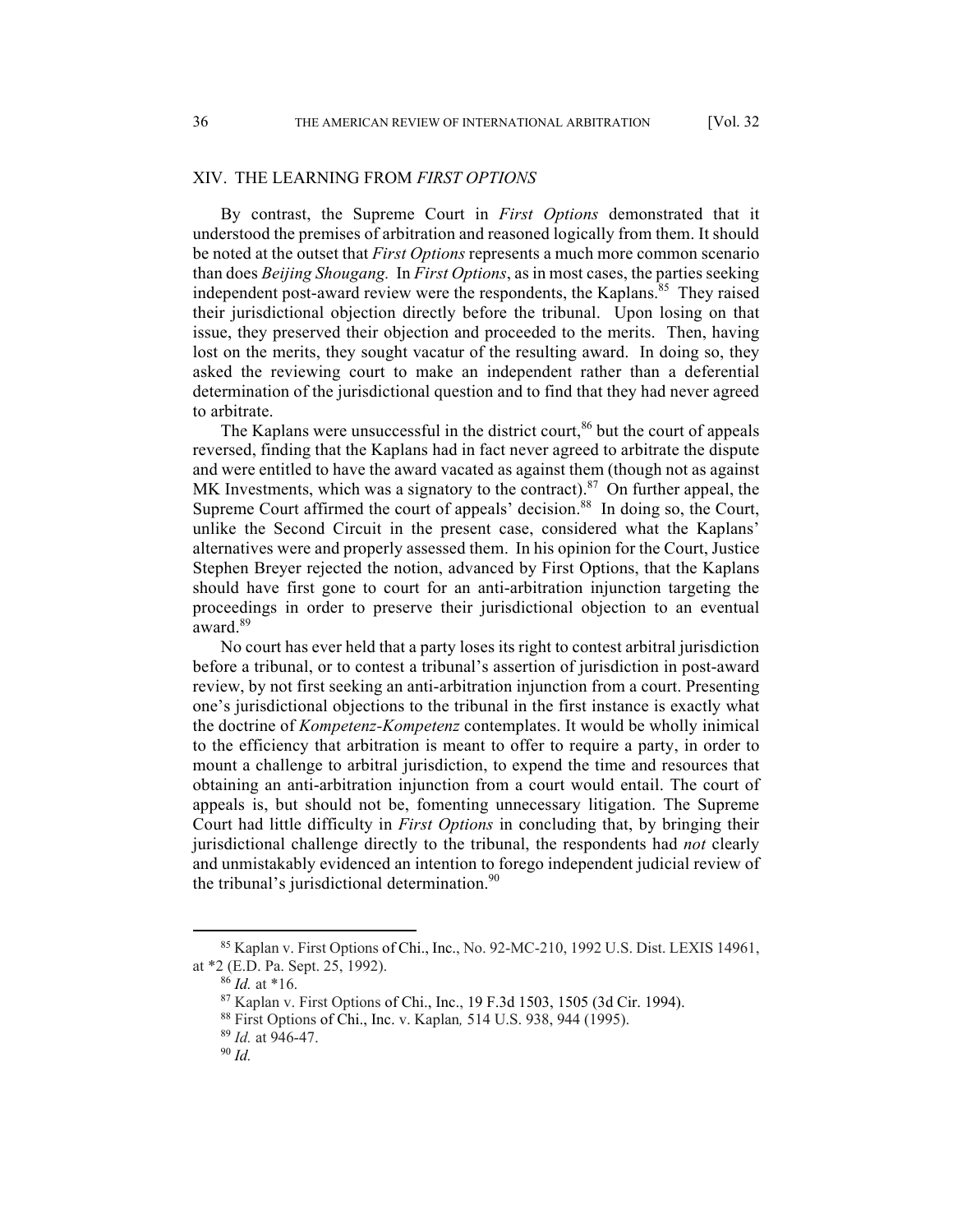Nor could the Court think that the Kaplans should have refrained from challenging arbitral jurisdiction before the tribunal, proceeding directly to the merits instead.<sup>91</sup> The Court surely recognized that, had they done so, they would unquestionably have waived their jurisdictional objection altogether, something the Court could not possibly ask or expect them to do.<sup>92</sup> Nor could the Court expect the Kaplans to fail to appear in the proceeding at all, for that would have subjected them to a default award, something they again could not be asked or expected to do.

The contrast between the Second Circuit's approach in the present case and the Supreme Court's careful one in *First Options* could hardly be more striking. The Supreme Court understood what parties in arbitration can and cannot be expected to do. The Second Circuit did not.

## XV. *BEIJING SHOUGANG*: A CONTRADICTION OF *FIRST OPTIONS*

But the errors of the Second Circuit in *Beijing Shougang* are even more serious than that, for the court ended up taking a position that is squarely contrary to the decision in *First Options* itself. As noted above, the Supreme Court flatly rejected First Options' contention that, when the Kaplans raised their jurisdictional objection before the arbitrators, they conferred on the tribunal exclusive authority to address the objection, and were therefore entitled, at best, to highly deferential post-award review of the tribunal's determination.<sup>93</sup> Recognizing that consent to arbitrate is absolutely fundamental to the legitimacy of arbitration, it held that a party does not lose its right of access to a court for an independent determination of arbitrability unless it "clearly and unmistakably" so agreed.<sup>94</sup> The Court then unanimously ruled that raising a challenge to the arbitrability of a dispute before the arbitrators falls well short of clear and unmistakable evidence of an intention to confer on the arbitrators exclusive authority to make that determination.95 Ironically, it is actually *worse* to treat the claimants in *Beijing Shougang* as having relinquished their right to de novo review than it would have been to treat the Kaplans in *First Options* as having done so. The claimants in *Beijing Shougang,* unlike the Kaplans, did not *question* the tribunal's jurisdiction; they *asserted* it. It was Mongolia that raised the question; all the claimants did was reply.

Notably, the district court in *First Options* had taken exactly the same position adopted by the Second Circuit in *Beijing Shougang*. It had held that "any objection petitioners may have had to the authority of the arbitrators was waived. . . . [A] party who voluntarily and unreservedly submits an issue to arbitration cannot later maintain that the arbitrators acted without authority to resolve that

<sup>91</sup> *Id.* at 946. 92 *See id.*

<sup>93</sup> *Id*. at 944. 94 *Id.* at 944-45. 95 *Id.* at 946.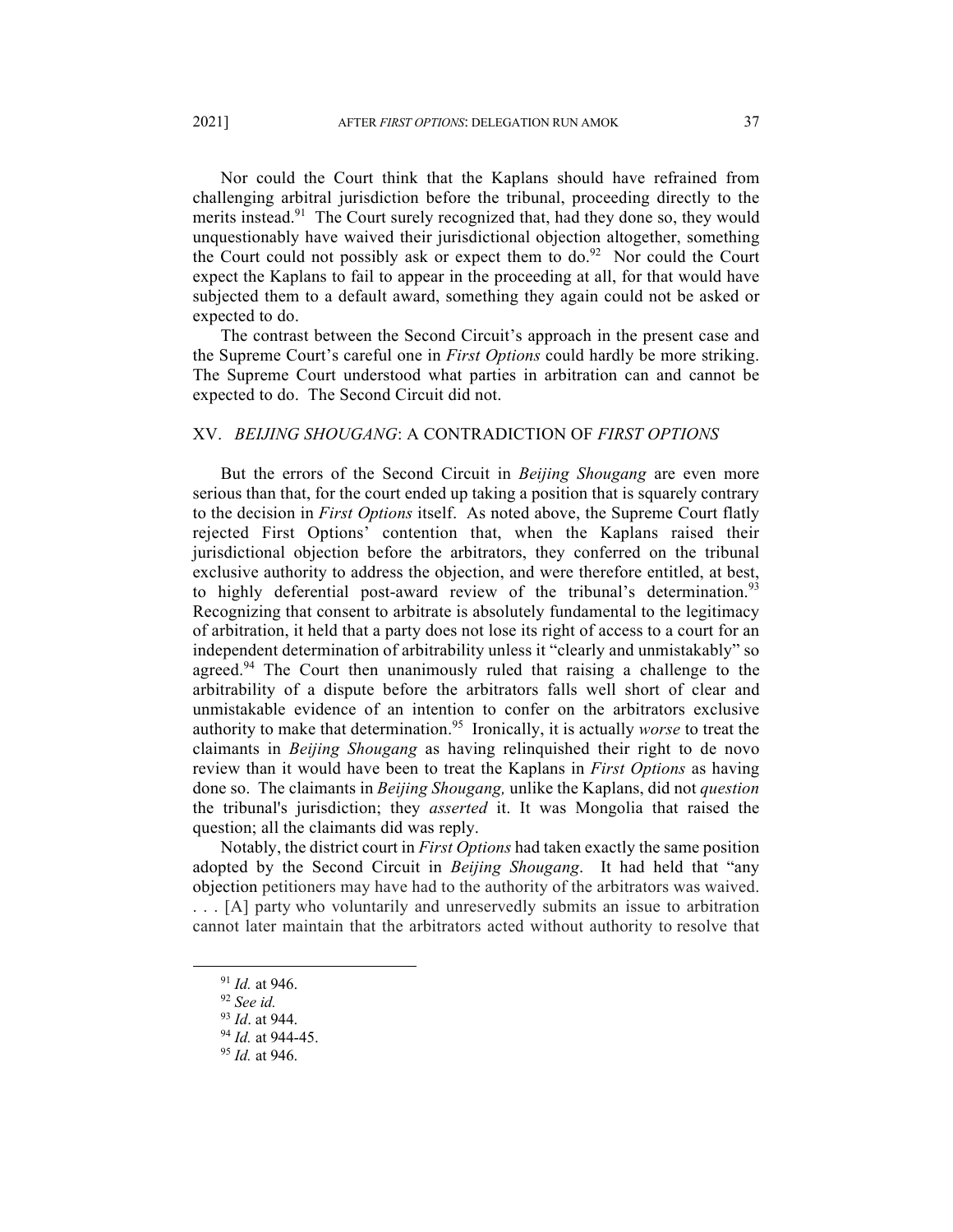issue."<sup>96</sup> Of course, the district court misapprehended the Kaplans' position. They did *not* assert that the arbitrators "acted without authority to resolve that issue." They acknowledged that the arbitrators had that authority, but maintained that their decision on the matter was subject to full judicial review in a post-award action.

But the important point is that in *First Options,* first the court of appeals for the Third Circuit, and then the Supreme Court, squarely rejected the district court's view. The Third Circuit was emphatic: "A party does not have to try to enjoin or stay an arbitration proceeding in order to preserve its objection to jurisdiction."97 As noted, the Supreme Court affirmed, flatly rejecting the notion that a party's submission of a jurisdictional objection to a tribunal could possibly amount to clear and unmistakable evidence of a delegation and justify denial of that party's right, reaffirmed in *First Options* itself, to independent judicial review of the tribunal's jurisdictional determination:

First Options relies on the Kaplans' filing with the arbitrators a written memorandum objecting to the arbitrators' jurisdiction. But merely arguing the arbitrability issue to an arbitrator does not indicate a clear willingness to arbitrate that issue, i.e., a willingness to be effectively bound by the arbitrator's decision on that point. To the contrary, insofar as the Kaplans were forcefully objecting to the arbitrators deciding their dispute with First Options, one naturally would think that they did not want the arbitrators to have binding authority over them.

. . . .

We conclude that, because the Kaplans did not clearly agree to submit the question of arbitrability to arbitration, the court of appeals was correct in finding that the arbitrability of the Kaplan/First Options dispute was subject to independent review by the courts.<sup>98</sup>

The Supreme Court was of course correct. It simply defies understanding how submission to a tribunal of a question of arbitrability could be viewed as clearly and unmistakably amounting to an abandonment of a party's presumptive right to independent post-award review of the question. There is obviously nothing in the least contradictory between a party, on the one hand, addressing the question of arbitral jurisdiction before a tribunal and, on the other hand, asserting its right to de novo review of the tribunal's ruling on that matter in an action to vacate the resulting award. The Supreme Court plainly appreciated that parties have every

<sup>96</sup> Kaplan v. First Options of Chi., Inc., No. 92-MC-210, 1992 U.S. Dist. LEXIS 14961, at \*16 (E.D. Pa. Sept. 25, 1992).

<sup>97</sup> Kaplan v. First Options of Chi., Inc., 19 F.3d 1503, 1510 (3d Cir. 1994). 98 *Kaplan,* 514 U.S. at 946-47.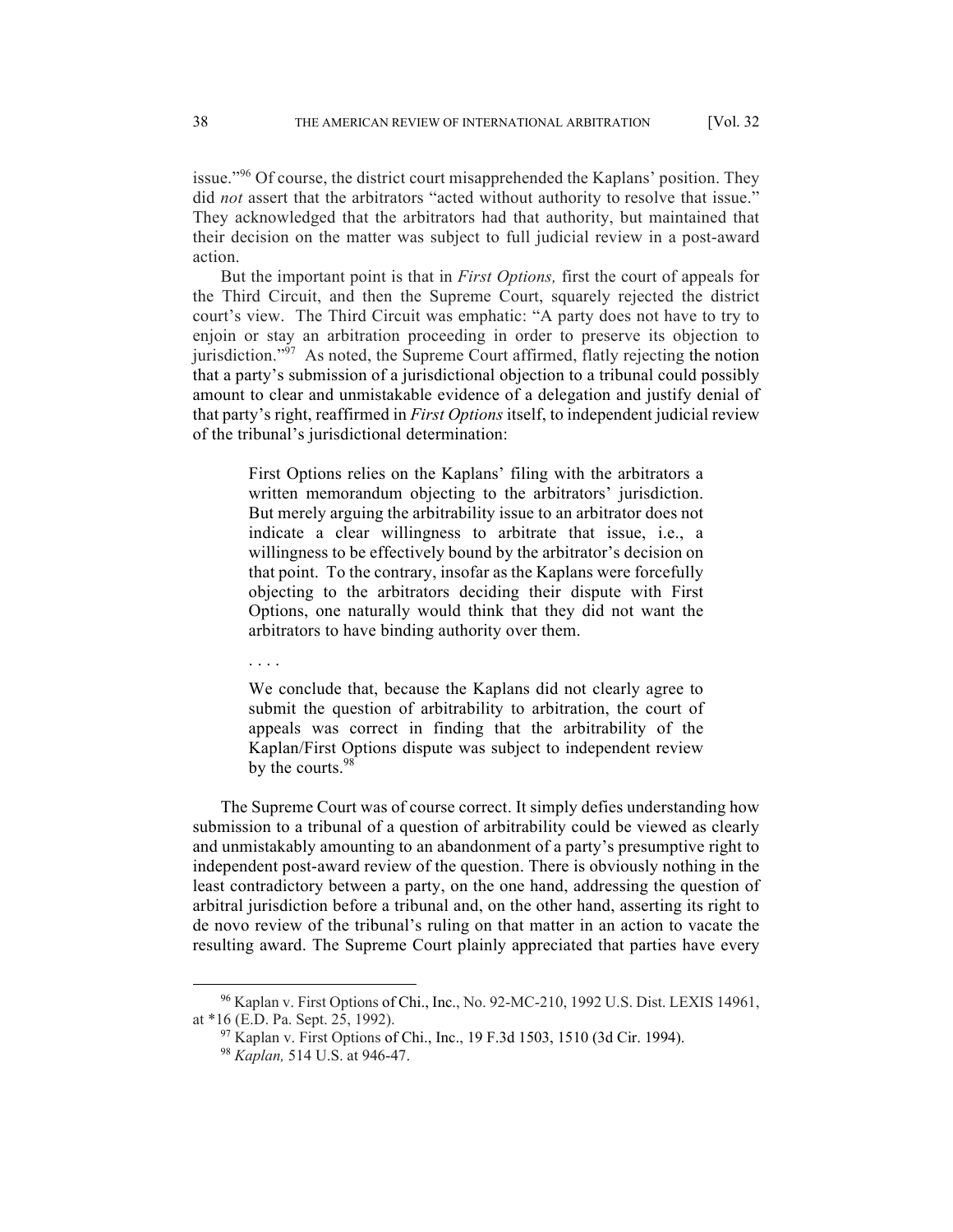right to address the question of a dispute's arbitrability before the tribunal and thereafter, having lost on that issue, to enjoy independent post-award review of the matter in an action to vacate the award. In positing that a claimant arguing its position on arbitrability to the arbitrators amounts to an abandonment of that party's right of access to a court for an independent determination of arbitrability, the Second Circuit obviously missed the entire point that the Supreme Court was making in *First Options*.

## XVI. THE SECOND CIRCUIT'S MISSTEPS

The Second Circuit judgment in *Beijing Shougang* is thus deeply disturbing in multiple respects.

As demonstrated above, the notion that the mere incorporation by reference in an arbitration agreement of procedural rules containing a *Kompetenz-Kompetenz* provision constitutes clear and unmistakable evidence of a delegation is not tenable. To begin with, the Second Circuit perpetuated the fallacy that, if arbitral tribunals are empowered to determine their own jurisdiction, then courts are necessarily disempowered to make that judgment. So holding requires distorting altogether the meaning of *Kompetenz-Kompetenz* in U.S. law, which accepts that this doctrine has a positive, but not a negative, dimension. The court also makes the baseless assumption that parties, upon signing an arbitration agreement, will examine an instrument captioned "Rules of Procedure" that is merely incorporated by reference in an arbitration agreement in order to learn whether and to what extent they have or have not abandoned their right of access to a court on the question whether they consented to arbitration of their dispute. And, because *Kompetenz-Kompetenz* provisions are ubiquitous in contemporary arbitration, the net effect of this jurisprudence is to undo the presumptive right of parties to the independent judicial determination of arbitrability that the Supreme Court took pains to reaffirm in *First Options*.

Second, the court treats a party's taking the most prudent course of action possible, whether in asserting arbitral jurisdiction (as in *Beijing Shougang*) or in challenging it (as in *First Options*), viz., arguing one's position on arbitrability to the arbitrators themselves, as if it were an abandonment of that party's right of access to a court for an independent determination of arbitrability. This flies in the face of logic and experience.

Third, and perhaps most alarming, the court predicated its finding of clear and unmistakable evidence of a delegation on *precisely* the same conduct that the Supreme Court in *First Options* had expressly rejected as a basis for finding clear and unmistakable evidence of a delegation. Thus, in purporting to implement the Supreme Court's position in *First Options*, the Second Circuit actually defied it.

### XVII. CONCLUSION: THE EVISCERATION OF *FIRST OPTIONS*

Due to the position that the federal courts, including most recently the Second Circuit in *Beijing Shougang*, are taking in their application of *First Options*, the